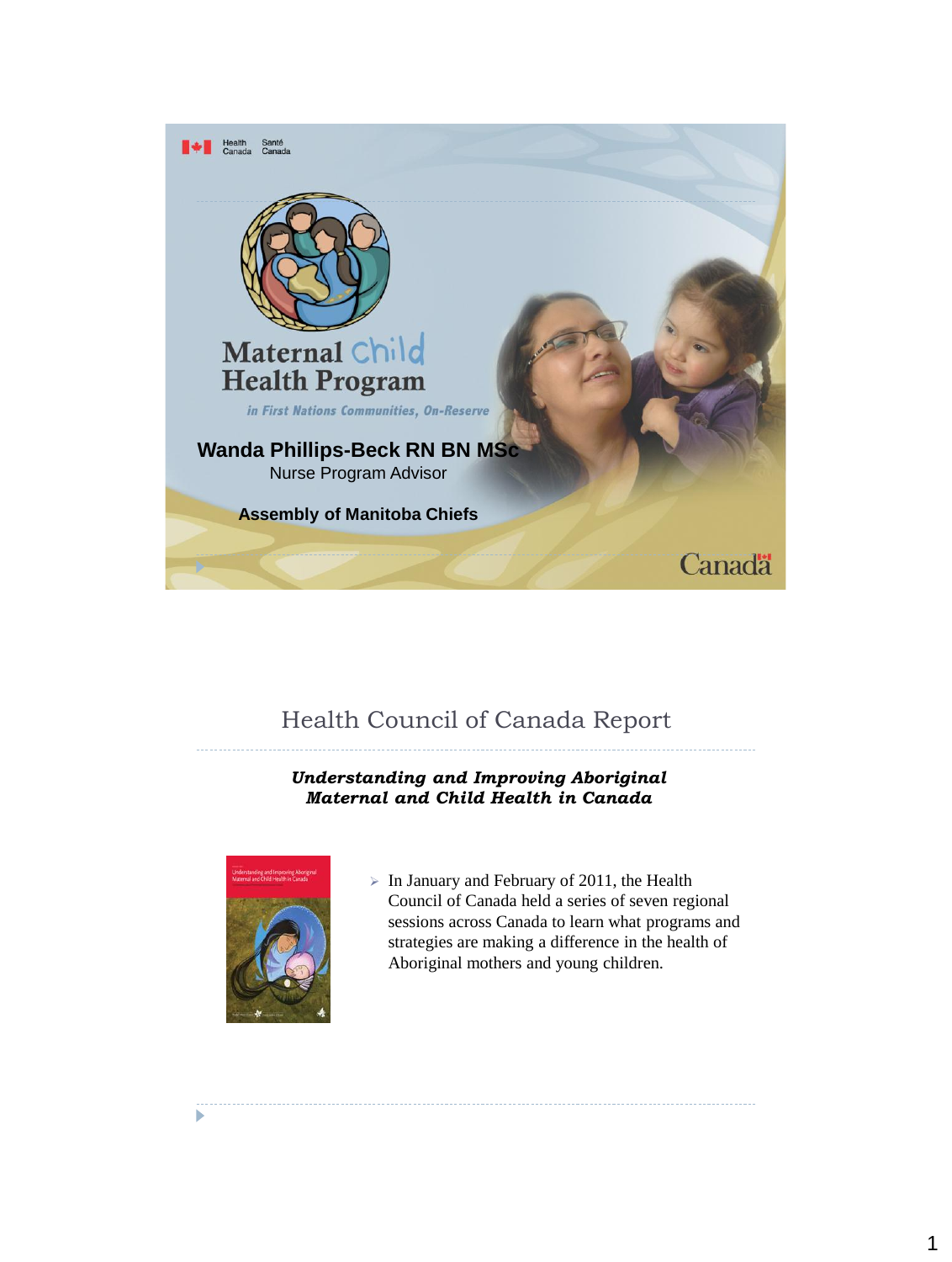# Health Council of Canada Report – cont'd



 $\triangleright$  The goal of the report was to create a better understanding of; and to support programs and initiatives that have the potential to reduce health disparities between Aboriginal and non-Aboriginal Canadians.

*"Manitoba Strengthening Families Maternal Child Health Program" - Community Ownership and Determination. Communities need to own their own health programs and processes.* 

 $\triangleright$  3

# Background - Maternal Child Health (MCH) Program 2005-2006

- $\ge$  The commitment to improve maternal and child health in First Nation communities took place at a First Ministers Meeting in September 2004
- $\geq$  A funding announcement followed in the spring of 2005 at a special meeting on health between the Provincial Ministers & First Nation & Inuit leaders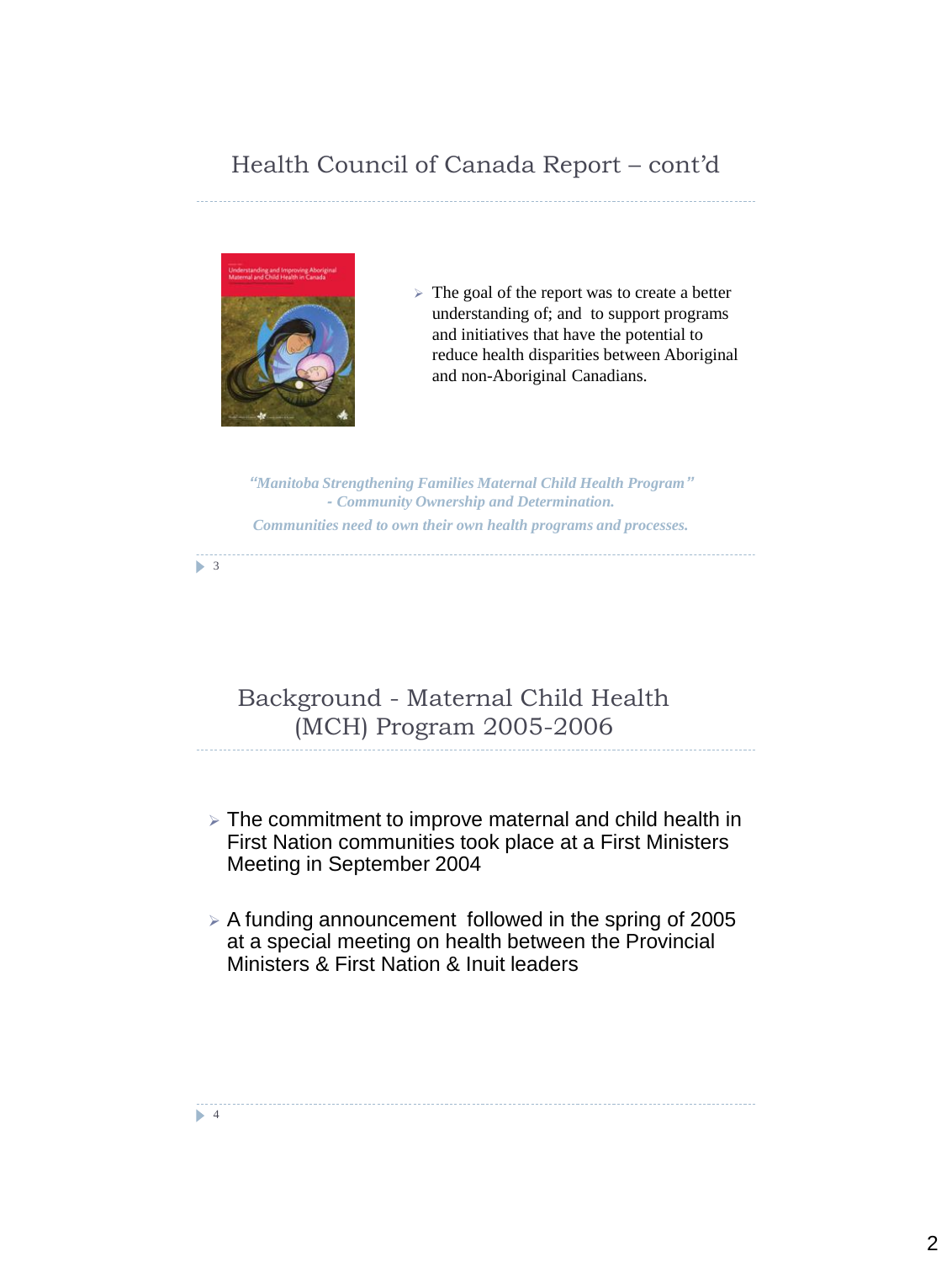- Funding to support a Maternal Child Health Program offered on-reserve, came from what was termed "Upstream Investments" – a fund to support initiatives with preventative approaches to health (110 Million over 5 years across Canada – Manitoba <4 million per year)
- The Assembly of First Nations (AFN) was engaged at the national level in the development of the overall program framework

 $5<sub>5</sub>$ 

#### 2005 – 2006

- $\triangleright$  At the Regional level in Manitoba, discussions began within the First Nations & Inuit Health Branch office, with participation from regional senior management, the nursing directorate and community programs
- $\triangleright$  The purpose of meetings was to determine the location of the MCH program and the overall structure of program
- $\triangleright$  Initially the program was to be located within the Nutrition and Diabetes Unit in Community Programs **Directorate**
- $\geq$  All community programs within the Community Programs Directorate combined resources to hire an Integration **Facilitator**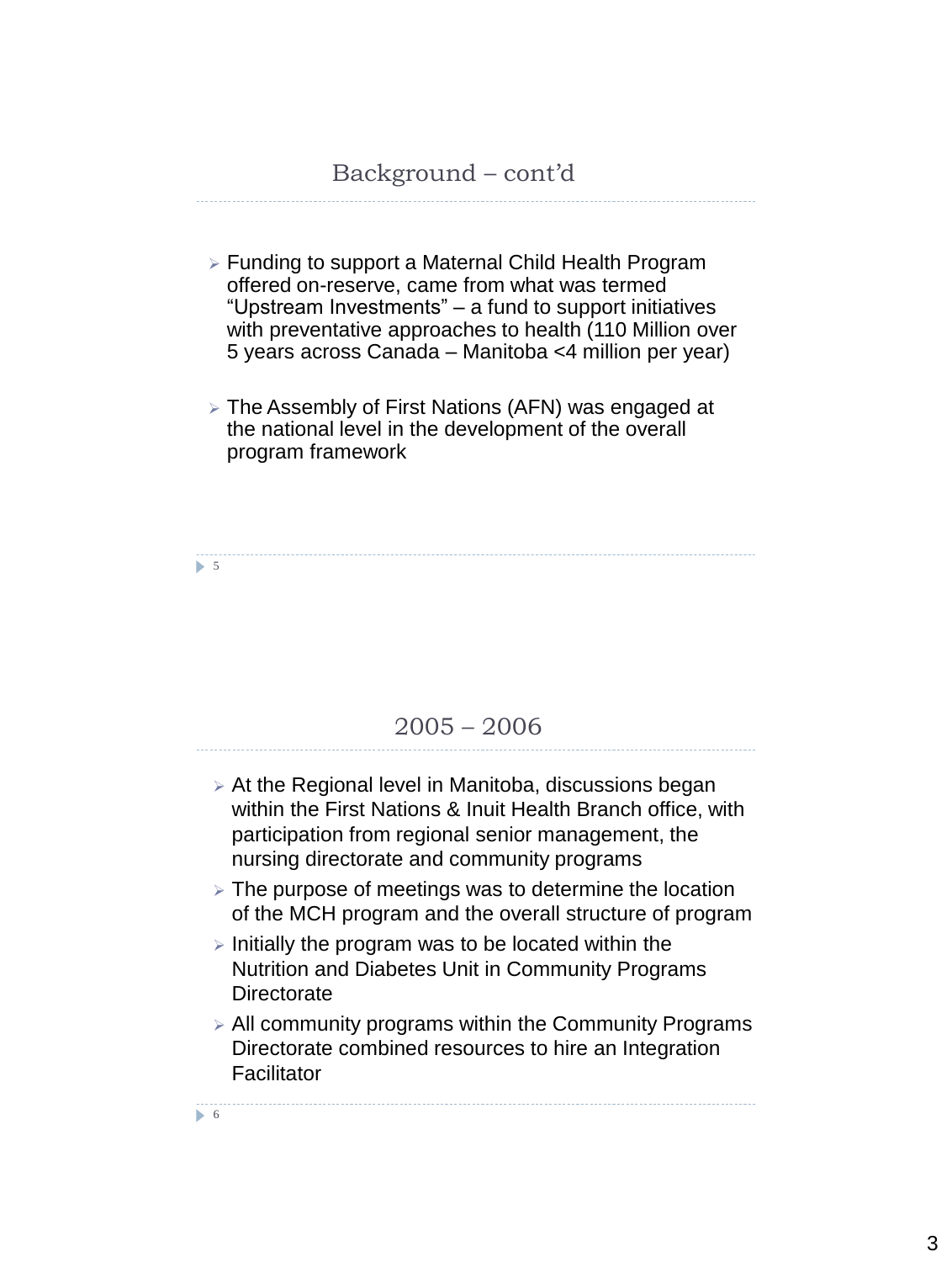- $\triangleright$  From there initial MCH program awareness and planning activities took place and a Community Programs Directorate Integration Committee was formed
- This committee focused on creating linkages among Community Programs within Regional Office and between First Nation organizations and communities
- $\triangleright$  As a result of this integration effort, early contact was initiated with the Assembly of Manitoba Chiefs to engage First Nations in the development of the MCH program. The invite was also extended to SCO and MKO – two other Provincial Territorial Organizations (PTO) in

7 Manitoba

#### 2005 – 2006 cont'd

- At an initial planning meeting, between FNIHB & First Nation Organizations it was determined that First Nations should have immediate participation in the regional roll out of the program
- The same year AMC released the Health and Wellness Strategy – A 10 Year Plan for Action. One of the Action Items of this strategy was to have greater participation in the creation of new programs and services that are culturally rooted and effectively delivered to meet health needs of First Nations

 See Key Action Area One: Health Care System Framework, AMC Health & Wellness Strategy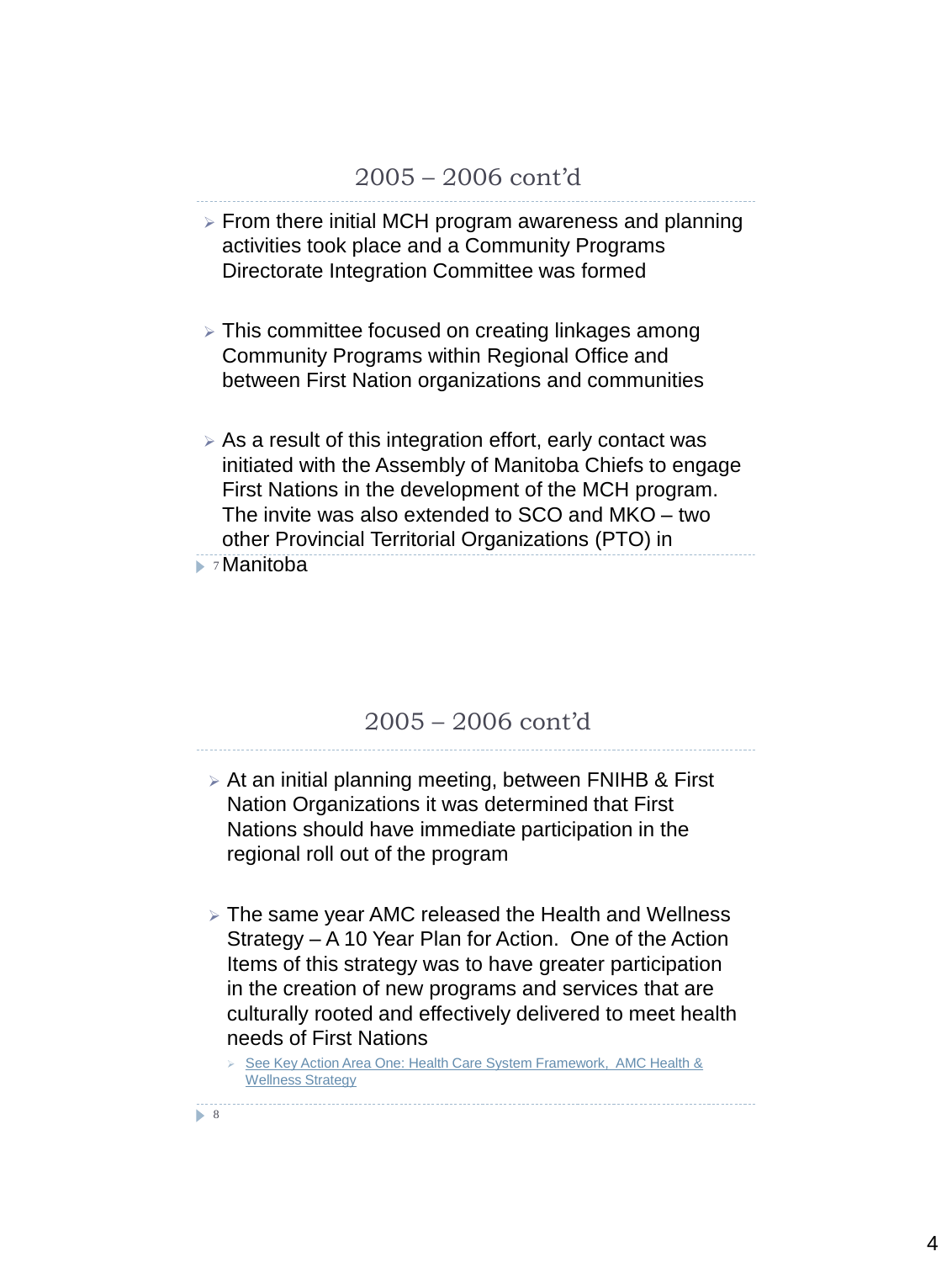- $\triangleright$  Initial rounds of consultations determined that an MCH Steering Committee would be involved in overall implementation of the program
- $\triangleright$  A joint call for nominations for the Advisory committee was issued by the Grand Chief of AMC and Regional Director in 2005
- $9$  $\triangleright$  The Terms of Reference indicated that the Advisory Committee membership would require a background in First Nation community programs, and expertise in Maternal and Child Health, Child Services or Community **Health** 2008 2017 2022 2023 2024 2022 2022 2023 2024 2022 2023 2024 2022 2023 2024 2022 2023 2024 2025 2026 20

#### 2005 – 2006 cont'd

- $\geq$  One of the first decisions made by the newly formed Advisory Committee was that the Nurse position be housed at the AMC as a "demonstration" project – to ensure First Nation participation in program development
- $\triangleright$  They also determined that in order to make any difference in Maternal Child Health outcomes, a targeted approach with adequate funding at the community level was needed
- $\geq$  As there was not enough funding to establish a program in all First Nation communities, a proposal driven process was chosen as the best mechanism to distribute funding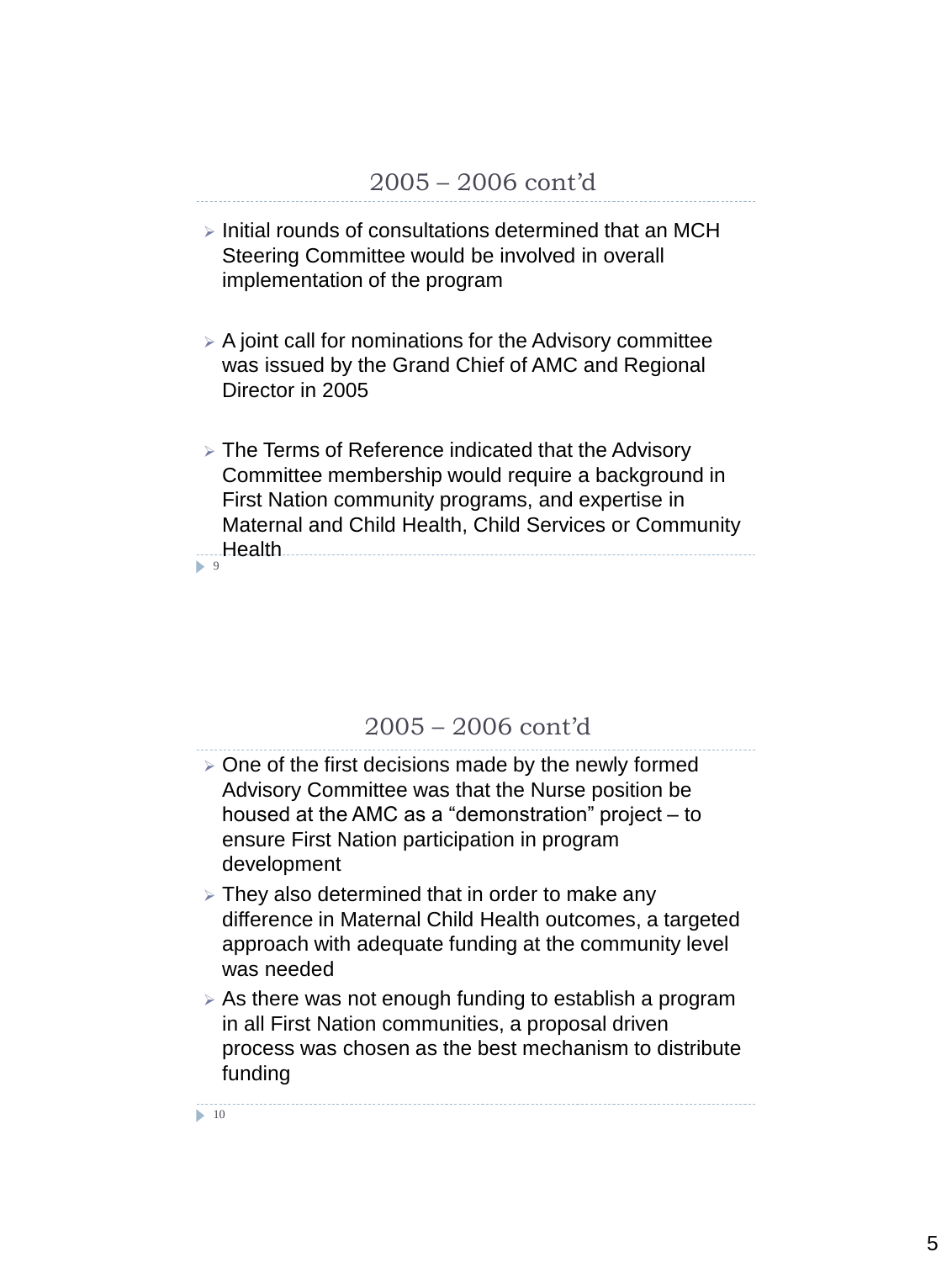- $\triangleright$  Manitoba moved quickly in disbursing the funds: A Request for Proposals that included a draft national framework, was issued by the Advisory Committee in spring of 2006
- 31 letters of intent were received, and 18 were invited to submit a full proposal along with a small sum of cash to assist communities in proposal writing
- First Nations & Inuit Health Branch along with the Advisory Committee reviewed proposals and selected communities in spring of 2006. Manitoba Region cash managed programs and funding flowed to communities in April 2006
- $\blacktriangleright$  11  $\triangleright$  Eleven communities received funding in 2006

# Initial Criteria for Funding

- The Advisory Committee recognized that existing capacity was important in the first projects to be funded and implement the program quickly
- $\triangleright$  Accordingly, the criteria the community had to submit included:
	- $\triangleright$  Documentation of a successful implementation of community programs
	- $\triangleright$  Support through a band council resolution or equivalent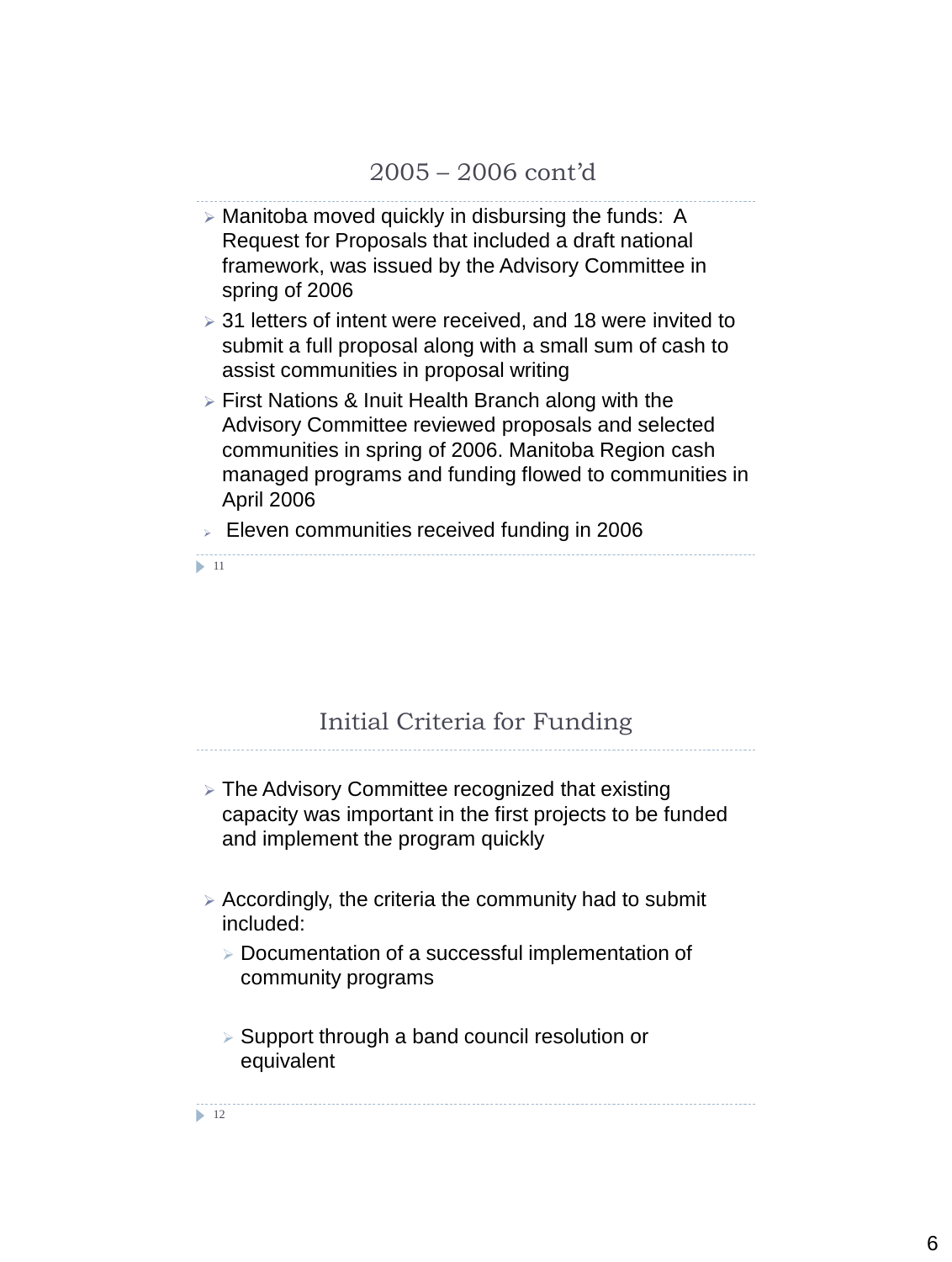- $\triangleright$  Evidence of success in recruitment and retention of a Nurse; and
- The presence of infrastructure and program support in the community

 $\blacktriangleright$  13

# Assembly of Manitoba Chiefs Involvement - 2006

- AMC contracted Dr. Rachel Eni on recommendation of the MCH Advisory Committee and FNIH to work with AMC & communities to develop an evaluation plan for program. Dr. Eni had prior experience working with the CPNP program in her doctorial thesis
- Nurse Program Advisor (NPA) hired in 06/06, initially with funding for 1 EFT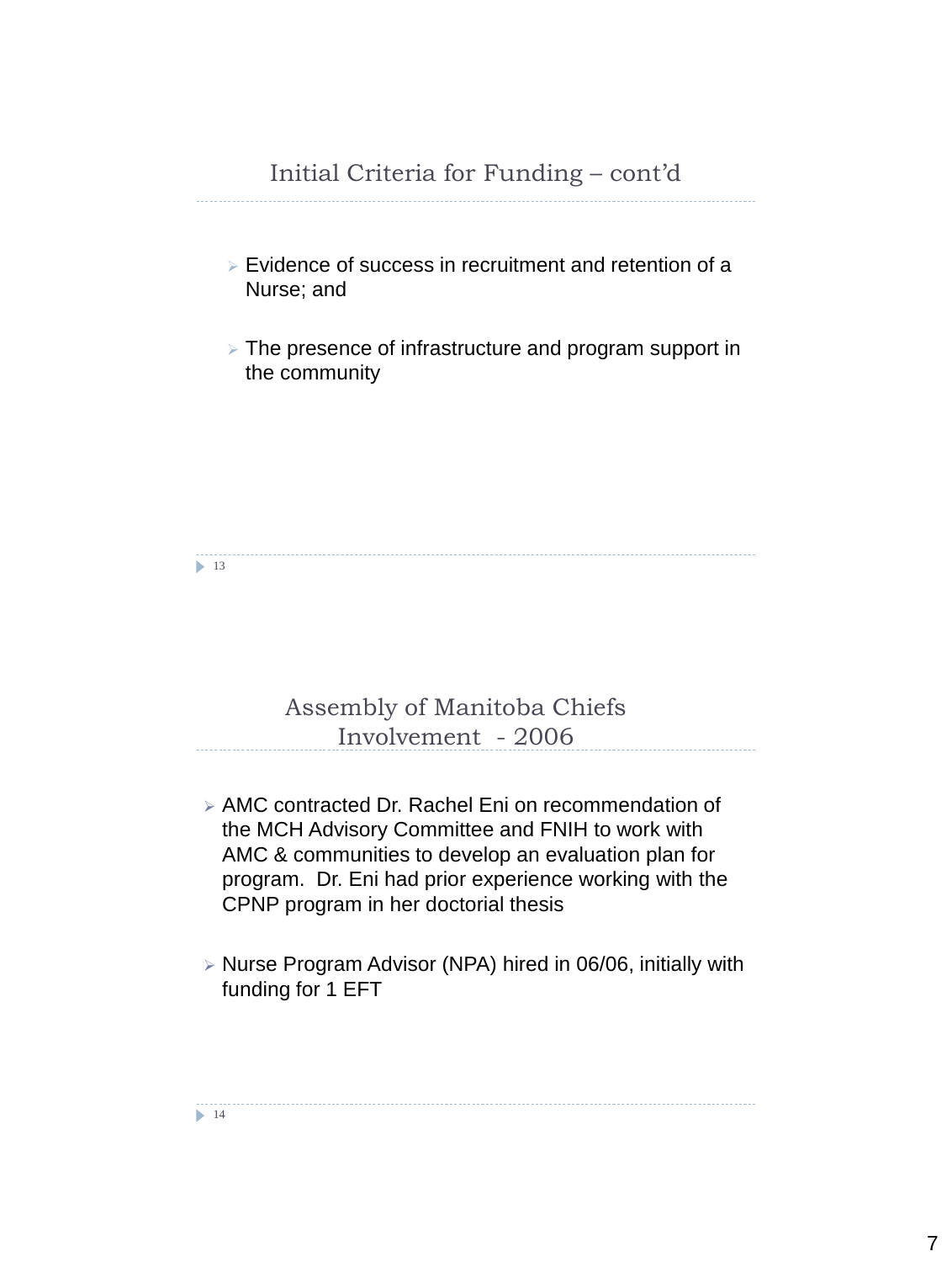- $\geq 1$ <sup>st</sup> activity division of responsibilities between FNIH Program Manager and NPA in June/July 2006
- ▶ 2<sup>nd</sup> activity AMC was to negotiate funding to oversee overall development of the program, that included training, capacity development & evaluation of program

 $\blacktriangleright$  15

#### 2006

- $\triangleright$  The Contribution Agreement was therefore amended to reflect the co-management structure of the program
- The AMC Nurse Program Advisor (NPA) therefore assumed the responsibilities to work directly with and support communities, finalizing the design, delivery, implementation, and mechanism to evaluate the program
- $\triangleright$  The Nurse Program Advisor's approach was one based on the principles of community development – community engagement, involvement, collaboration &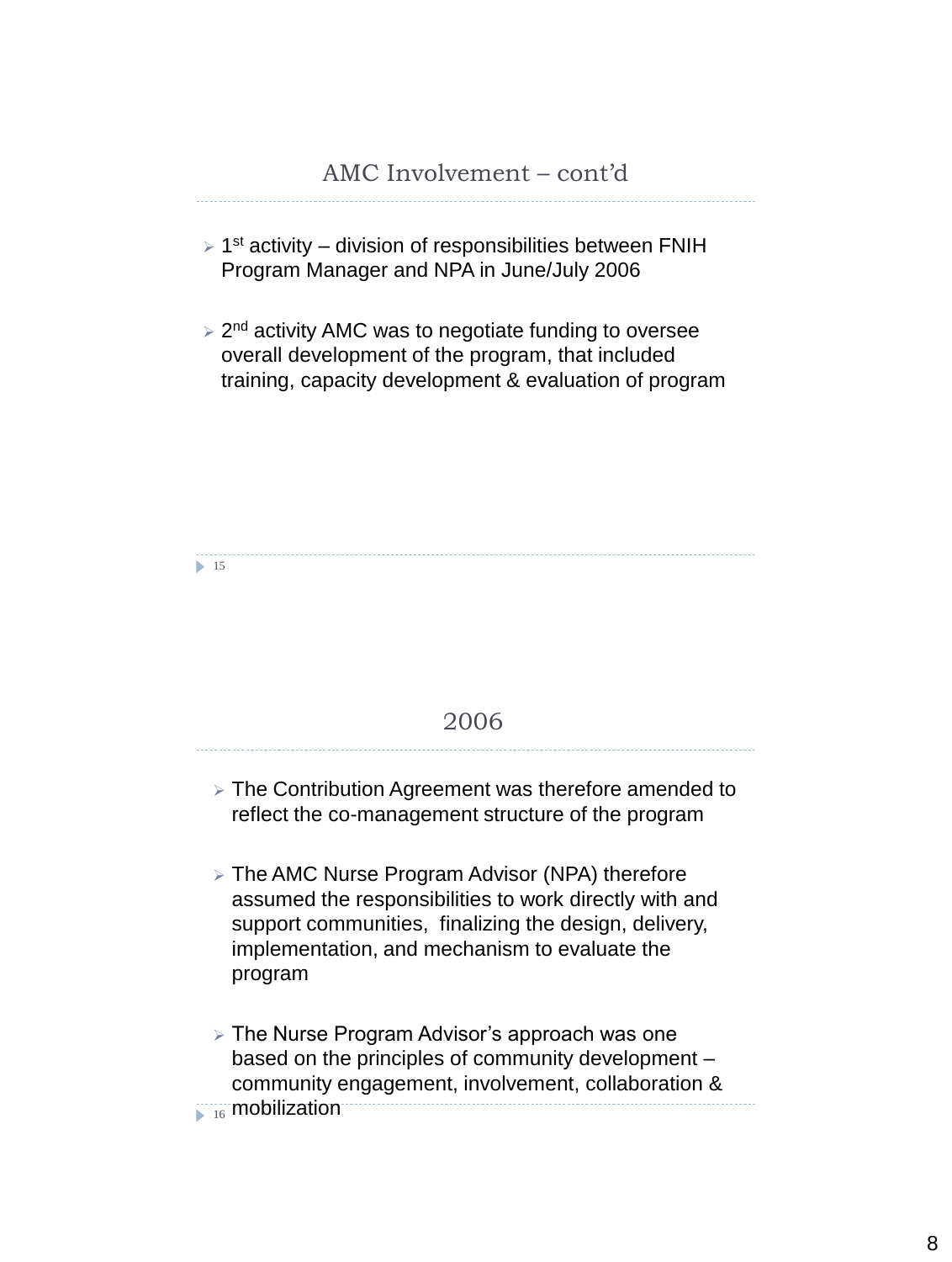- $\geq$  One landmark activity of the NPA and AMC was to work jointly with the University of Manitoba (Dr. Rachel Eni, Drs Sid and Harvey Frankle) to organize a planning workshop in November 2006
- This was based on the MCH Advisory Committee's recommendation that an evaluation and research arm would follow the development and implementation of the program to 2010
- All funded community staff, Advisory Committee members, regional staff and invited Elders were present

 $\blacktriangleright$  17

# Development of a Cultural Framework and Evaluation/Research Plan

- $\triangleright$  From this formative workshop arose a Multi-year Evaluation Plan, which included continued involvement of Dr. Rachel Eni, University of Manitoba and the Manitoba First Nations Centre for Aboriginal Health Research
- This workshop also included discussion on a Manitoba First Nations Cultural Framework, a model which was "Strength-Based", and inclusive of the entire family (see Program Framework)

9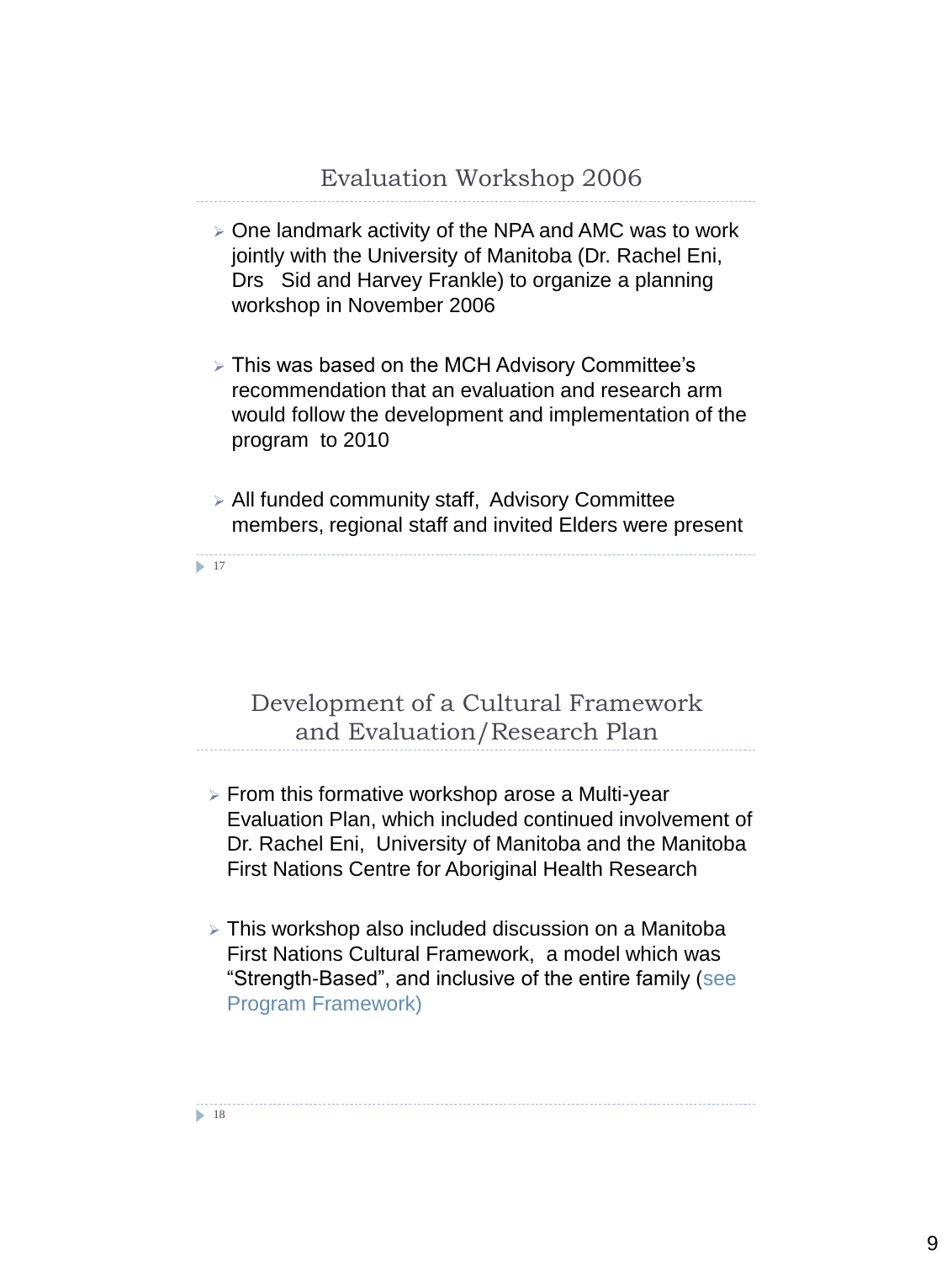Development of a Cultural Framework and Evaluation/Research Plan – cont'd

 $\triangleright$  A Manitoba First Nation lens was therefore utilized to develop a vision for the program along with our own goals and objectives utilizing the PATH process (Planning Alternative Tomorrows with Hope).

 $\blacktriangleright$  19

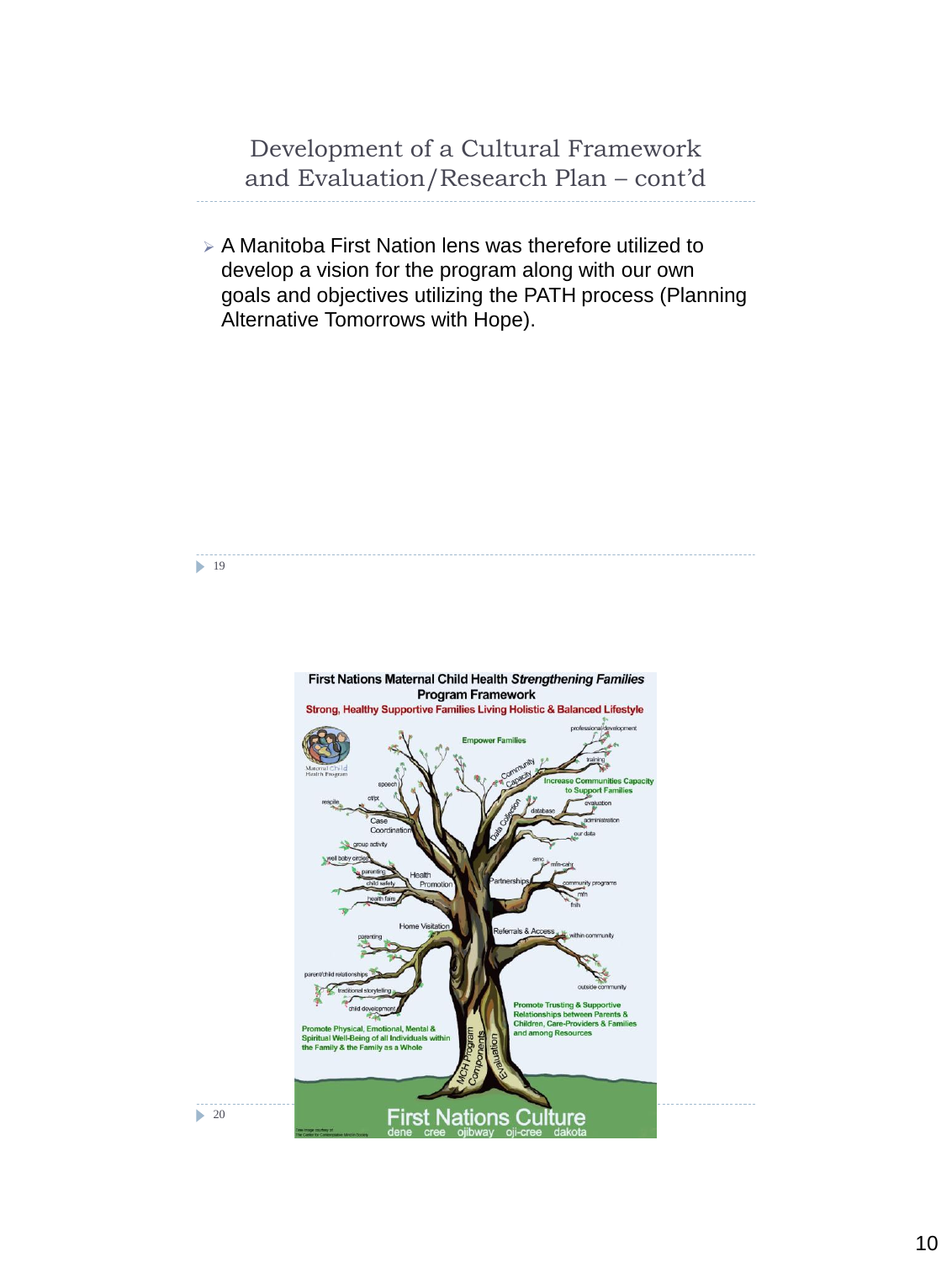- First Nation communities, advisory committee and regional staff were also engaged in developing indicators, logic model, design and methods of evaluating the program
- Long term vision for evaluation necessitated that the core elements of program be standardized, while still respecting community uniqueness and incorporating cultural strengths; development and standardized data collection tools and development of evaluation capacity at the community level
- This would allow for effective formative evaluation of program as well as longer term impact of program

 $\geq 21$ 

Manitoba Strengthening Families Vision

That every First Nation Community in Manitoba have strong, healthy, supportive First Nation families living a holistic and balanced lifestyle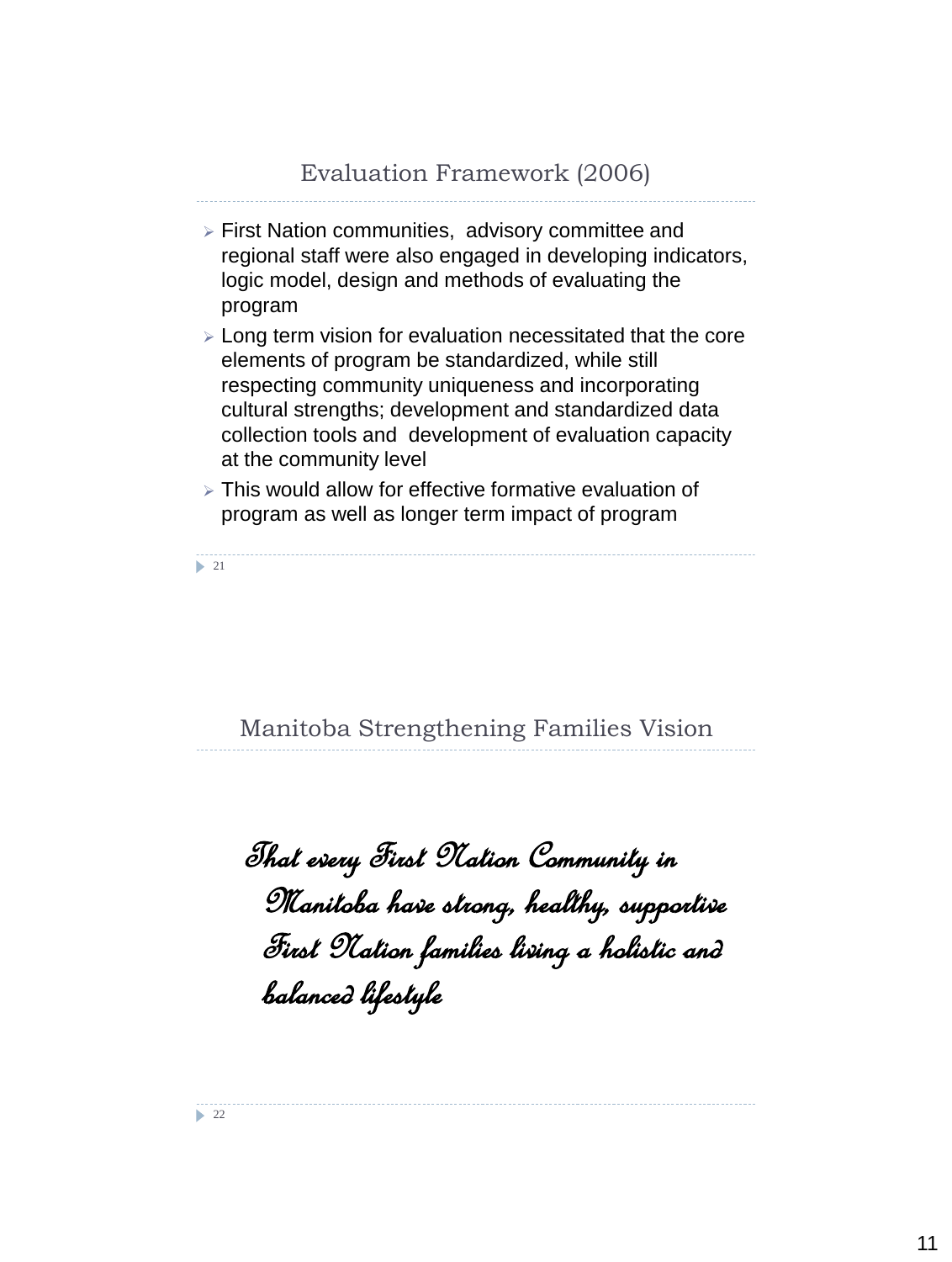# Manitoba Strengthening Families Goals

#### To assist our communities in growing:

- Healthy Children
- Healthy Moms, from pre-conception, prenatal, birthing and postpartum
- Healthy Fathers and
- Healthy Families

 $\geq 23$ 

#### Program Objectives

#### Program Objectives:

- Empower Families
- $\triangleright$  Promote the physical, emotional, mental and spiritual well being of women children and families
- $\triangleright$  Promote trusting & supportive relationships between parent/child, care provider/family, and resource to resource
- $\triangleright$  Increase communities capacity to support families

 $\geq 24$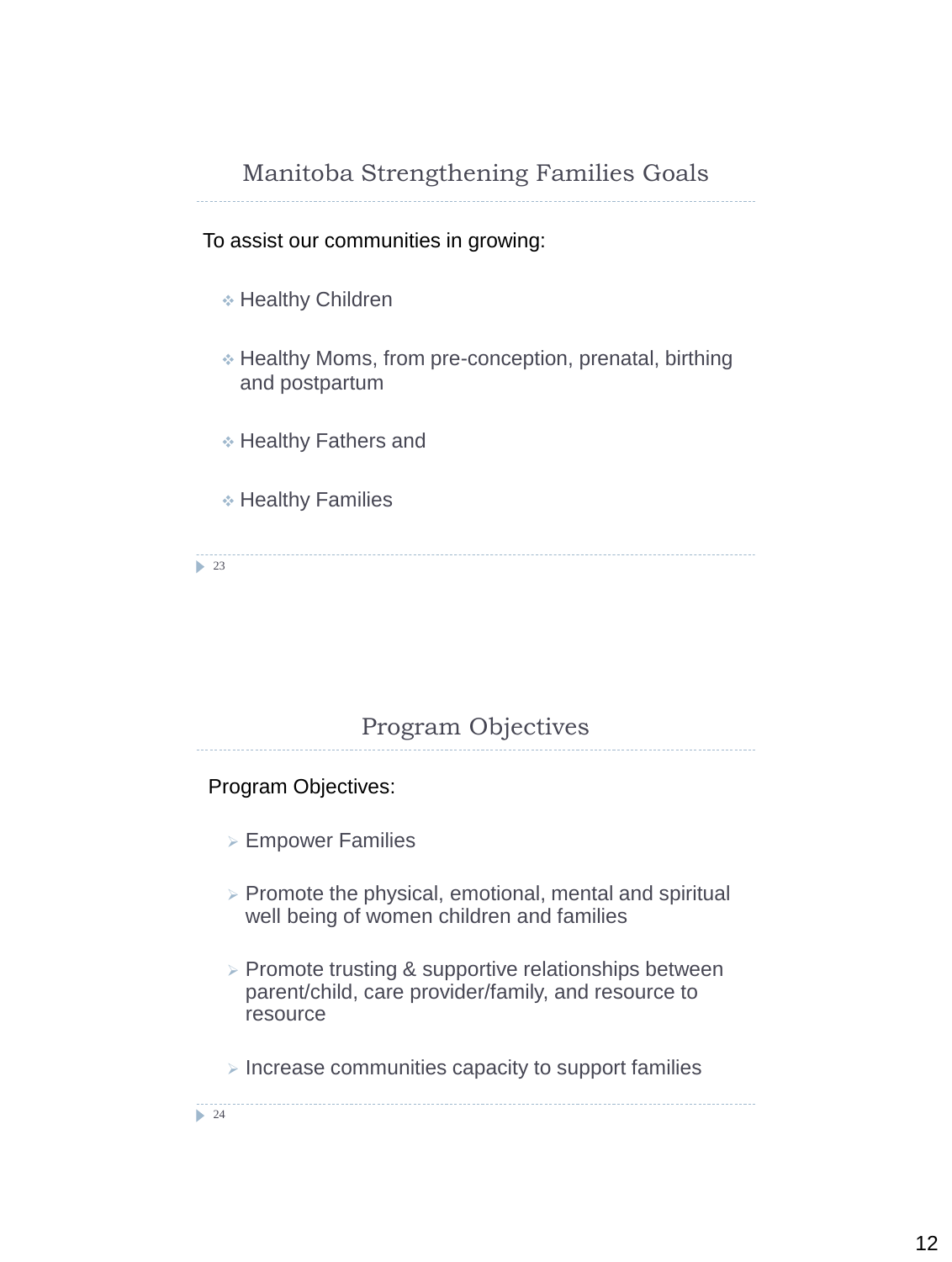# Program Philosophy/Guidepost Grounded in First Nation culture  $\triangleright$  Built on community and family strengths  $\triangleright$  Voluntary participation  $\triangleright$  Strength based approach

 $\geq 25$ 

# Program Philosophy/Guidepost – cont'd

Family focused

Relationship focused

Acknowledge and strengthen community capacity

 $\geq 26$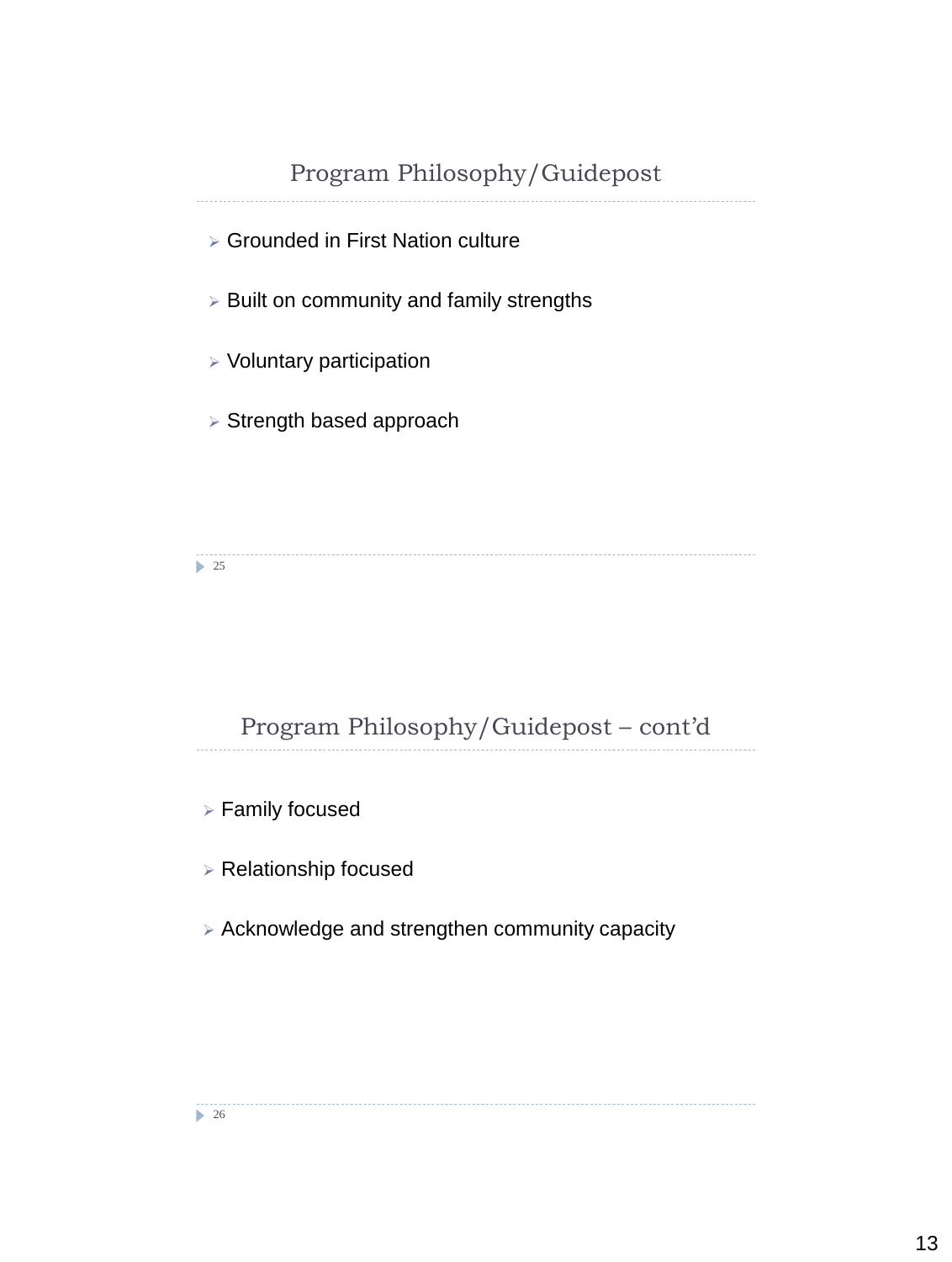# 5 Elements

- $\triangleright$  Home visitation program: in home support by specially trained home visiting staff
- $\triangleright$  Connecting families through referral and access to additional support and services within and external to community
- $\triangleright$  Linkages with other programs and services to support all families in community through;
- $\triangleright$  Health promotion and educational activities

**227 Case Management for families with complex needs** 

#### Program Description

- **Example 2 Health Promotion Home Visiting program**
- Model similar to Families First Program, (at request of communities to allow for transition of families on and off reserve)
- Target population: prenatal women, families with children 0-6
- Work with families on 1- 4 leveling system based on families needs; level 1 more frequent visits (weekly) level 2 (bi-weekly).. ▶ 28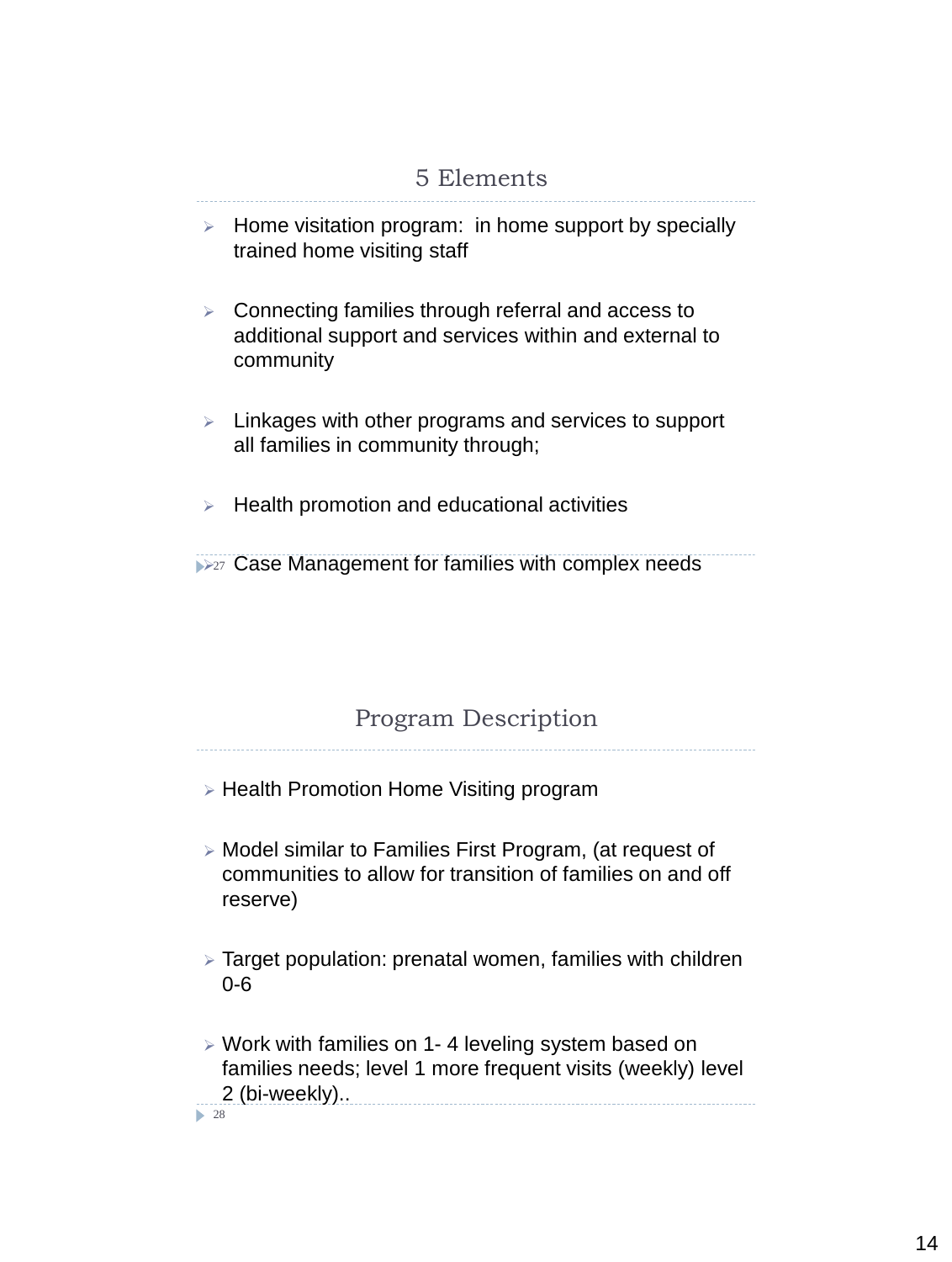- $\triangleright$  Families transition through levels by achieving family goals
- $\triangleright$  For those families experiencing stress revert to special services and visiting can be more frequent
- $\triangleright$  Voluntary Enrollment, however we continue to work with families whose children may have been removed or plans are underway to return children with (90 day policy)

29

#### Home Visiting Program

- $\triangleright$  Primary activity is the delivery of an educational curriculum with family. Growing Great Kids - curriculum chosen by communities
- $\triangleright$  In home support aims to increase parental competency, promote healthy parent child relationships, healthy family interactions, bonding and attachment
- $\triangleright$  Strengthen relationships within family and community
- Promote healthy child development, foster self-esteem and empathy in children

• 30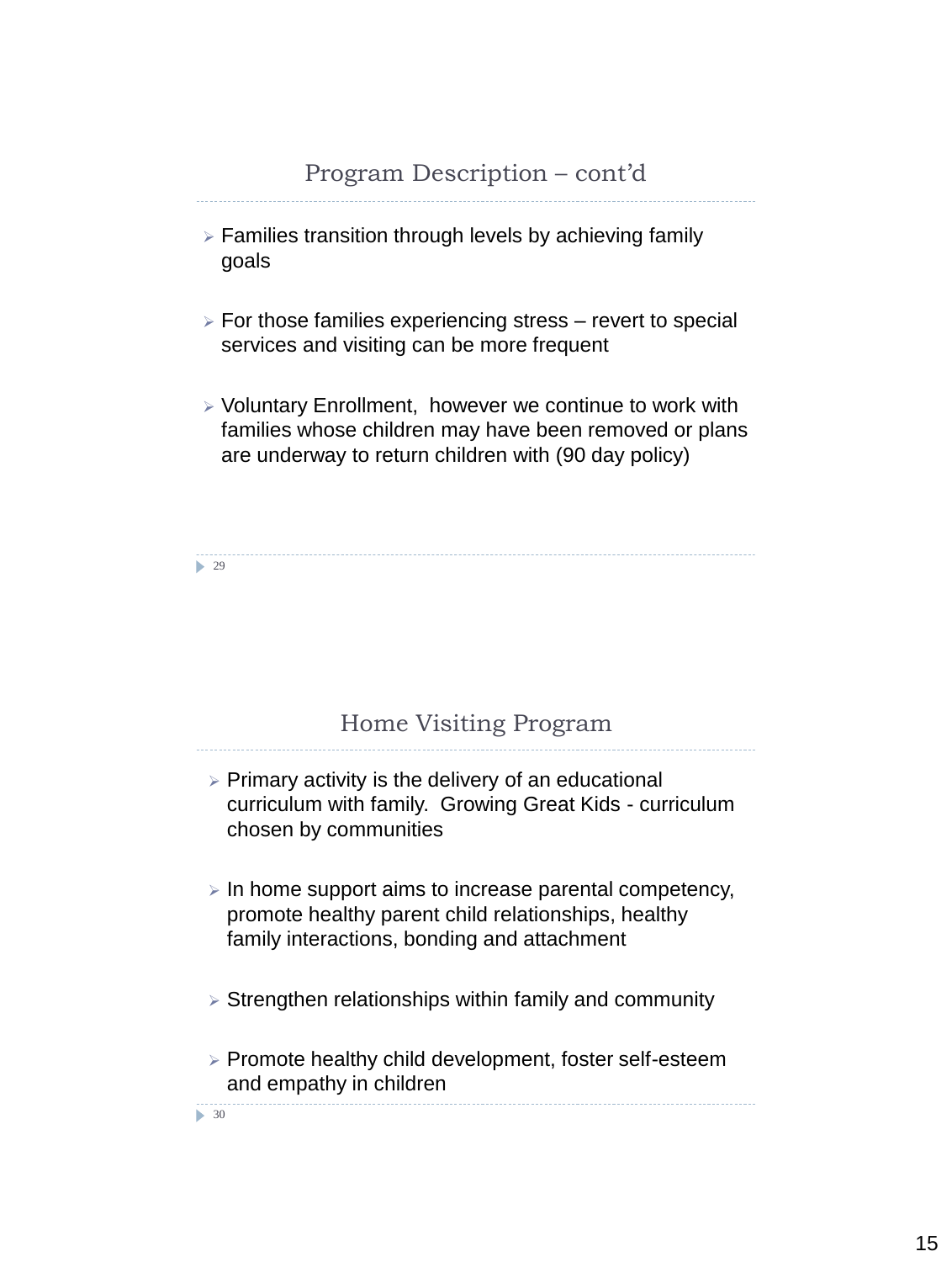- $\geq$  Another call for proposals were issued and 4 additional communities received funding
- $\triangleright$  Quality Assurance (QA) Plan developed by AMC NPA was also presented and approved by the MCH Advisory **Committee**
- $\triangleright$  QA plan included: short, medium & long term objectives
- $\triangleright$  Short: develop program standards & standardization documentation forms & tools (**Regional Program Standards**)

 $\blacktriangleright$  31

# Major Goals & Accomplishments 2007

- Medium: refinement of tools and develop data collection tools, training and capacity development to support **QA Plan**
- Long: development of a comprehensive Peer Support Program & HR & **build stronger link** with provincial partners – Healthy Child Manitoba (HCM)

 $\triangleright$  32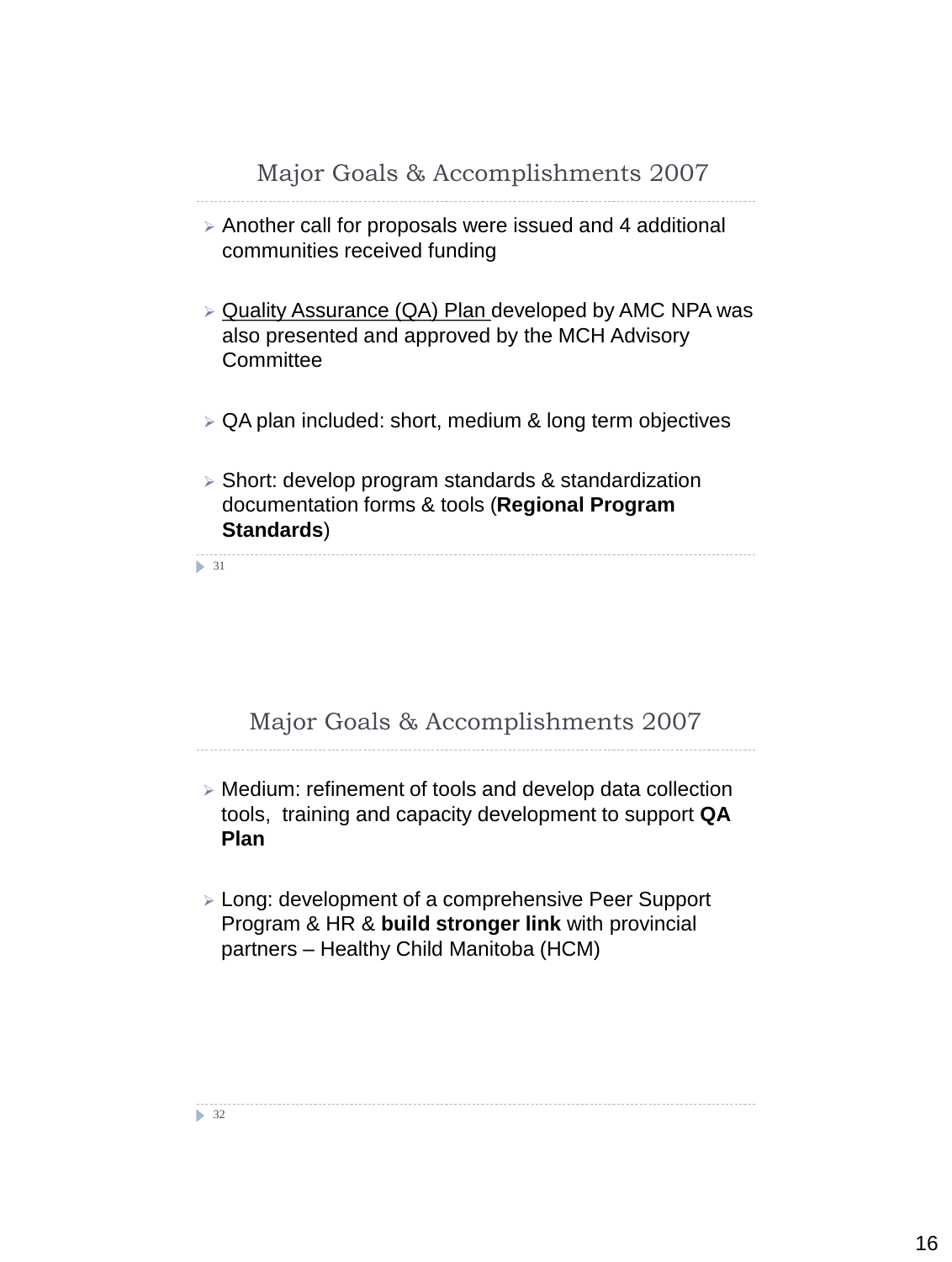- 5 Individuals began **TA/QA training** including Families First Coordinator, HCM
- ▶ Training funded by FNIHB, coordinated by AMC
- ▶ 2<sup>nd</sup> intake began in 2008, included new Families First Coordinator, HCM and Michele Tully
- ▶ Negotiations began with Healthy Child Manitoba to develop a **Joint Training Initiative**.

• 33

# 2008 cont'd

- **Joint Training Plan** developed with 2 year timeline for implementation
- Commenced joint quarterly meetings with Families First and SF-MCH program (.5 day) to discuss common practice issues or joint professional development

 $\triangleright$  34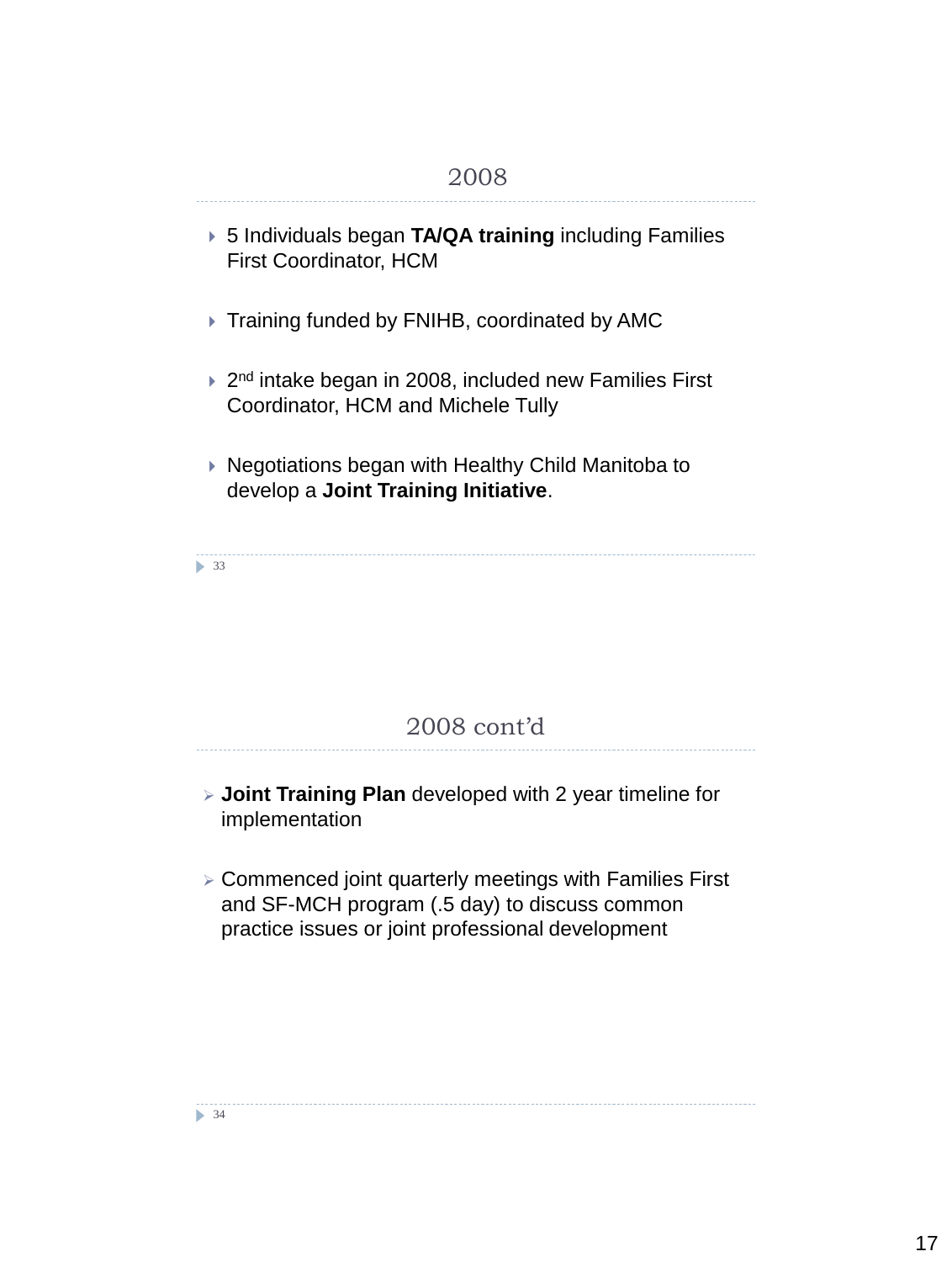# ▶ Advisory Committee approved a Peer Support Plan & Pilot in 5 west region communities Michele Tully was hired in April 2009 as Peer Resource **Specialist Development of Peer Support Program to assess and** support communities to strive toward program excellence and meeting program standards 2009

 $\triangleright$  35

# 2009 cont'd

- Development and launch of the Strengthening Families Information Management System (**SF-IMS)**
- **▶ SF-IMS is a charting tool to assist communities to screen** families, document home visits, referrals and collect program data and generate community and regional reports and statistics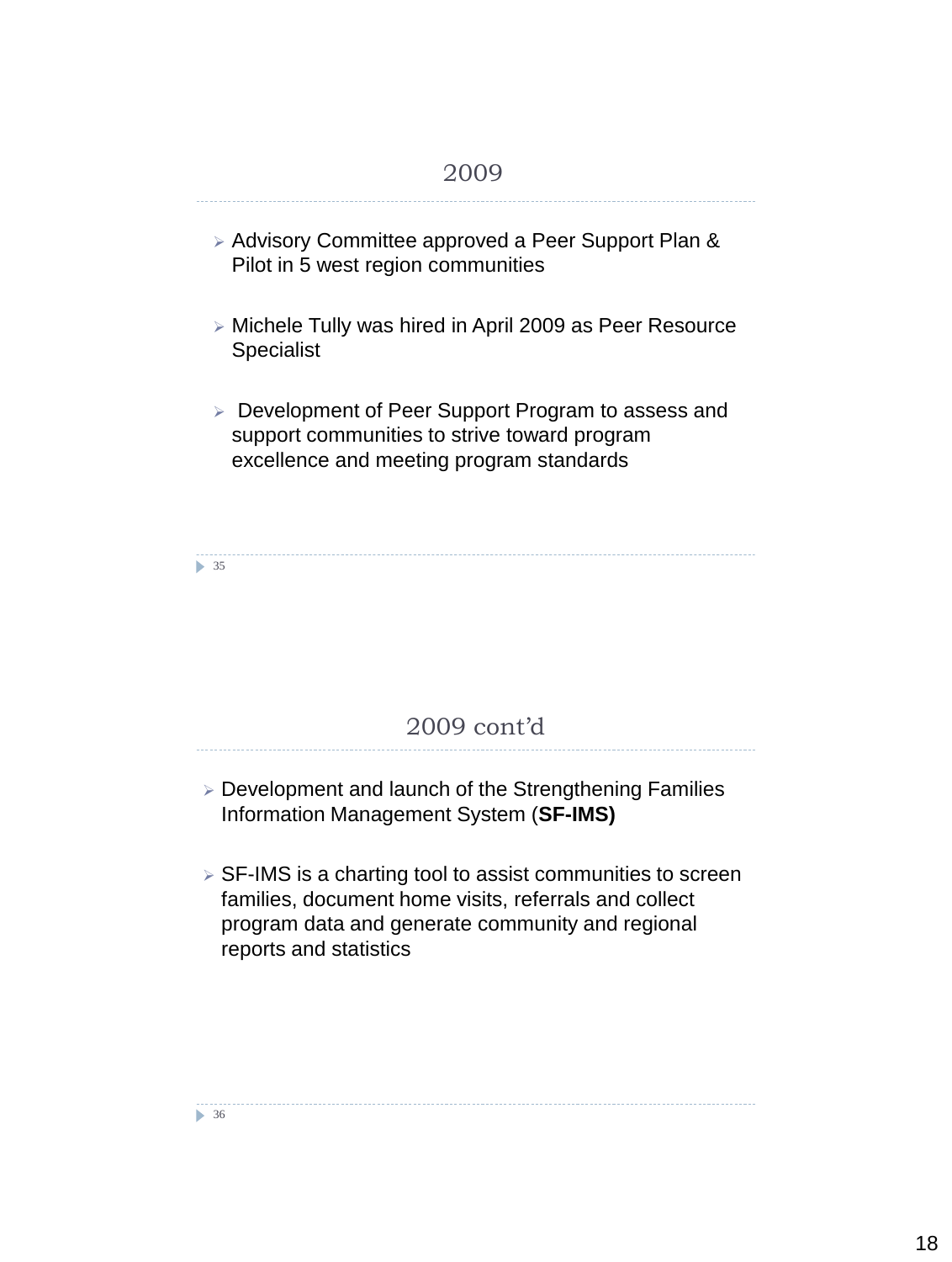- Commenced Joint Training Initiative with Healthy Child Manitoba (25/75% participation) and Regional Health **Authorities**
- First Nations represent 25% participants/75% RHA's
- Joint SF-MCH & HCM "Striving for Program Excellence Workshop" facilitated by Little Black Bear & Associates (LBB)

▶ 37

#### Year of Partnerships - 2009

- $\triangleright$  Joint training plan included development of 2 Provincial Curriculum Trainers:
	- FNIHB/AMC provided funding/coordination for training (80K over 2 years)
	- HCM provided funding to RHA's (.25 per region) for HR capacity

 $\Box$  Interlake Regional Health Authority (.25) Winnipeg Regional Health Authority (.25)

▶ 38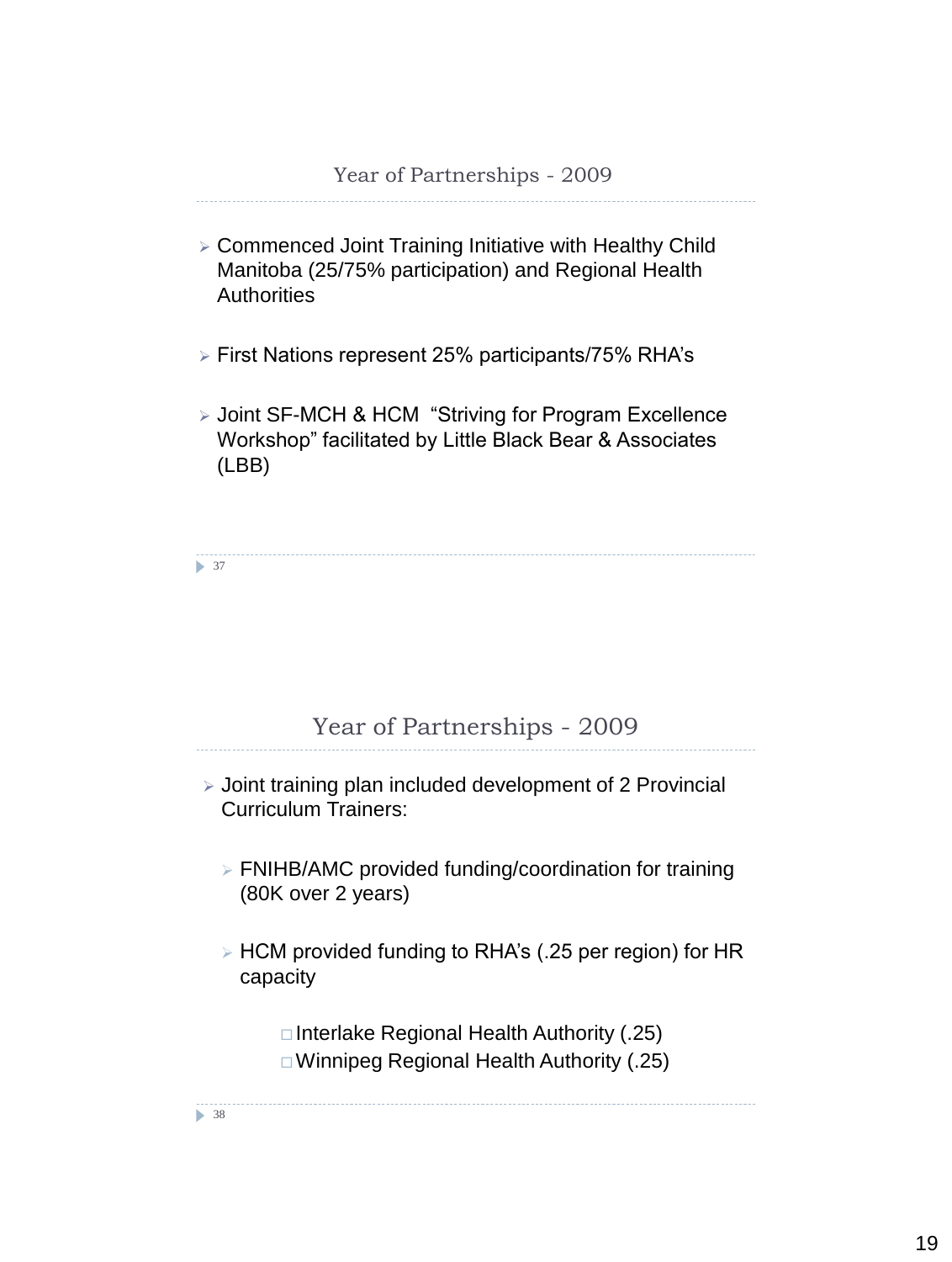#### 2010-2011

- Development & Refinement of Peer Support Program Structure, Peer Support Manual & forms
	- $>$  5 Communities that have met 75% or more of program standards
	- $\triangleright$  Improved quality of community programming & collection of data

▶ 39

#### 2010-2011 cont'd

- $\triangleright$  Revised Program Standards in collaboration with FN
- New release of SF-IMS(system upgrade)
- $\triangleright$  Training commenced and completed for the two regional curriculum trainers
- $\triangleright$  AMC Team took the lead in developing a SIDS/Infant Mortality Campaign in partnership with Little Black Bear and Associates and Dr. Rachel Eni, University of Manitoba

 $\blacktriangleright$  40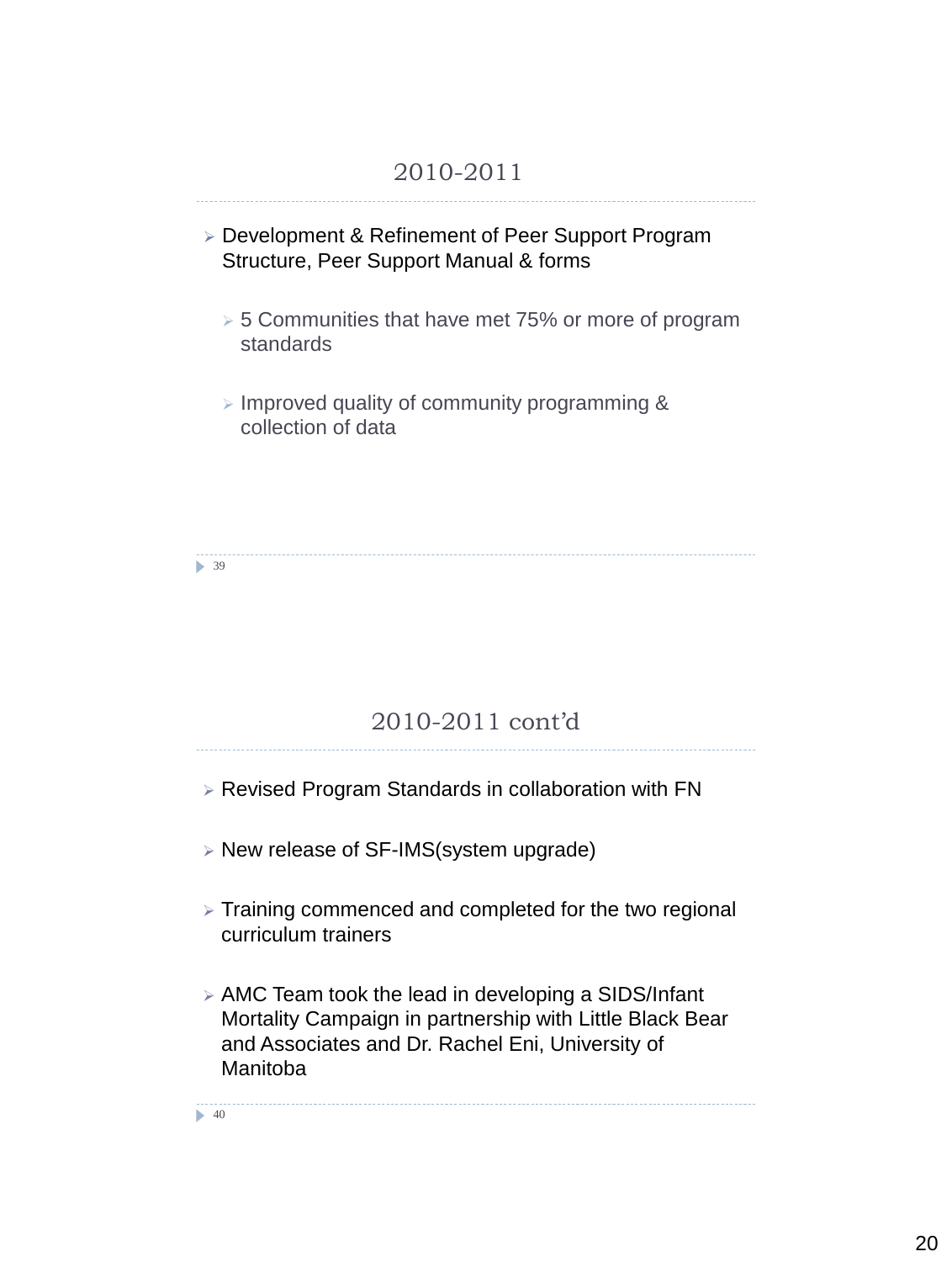#### 2011-2012

- $\triangleright$  AMC launched the province wide SIDS campaign delivering information through radio messages, posters, educational workshops
- $\triangleright$  AMC NPA took a lead role in the Manitoba First Nations Infant Mortality research project – International Indigenous Infant Mortality Collaboration (IIIMC)

 $\blacktriangleright$  41

#### 2011-2012 cont'd

 $\geq$  Official launch of the joint training initiative and began delivering the curriculum training in partnership with HCM and Regional Health Authorities, coordinating and supporting mandatory curriculum training

 $\triangleright$  Official release of the 5 year evaluation report

 $\blacktriangleright$  42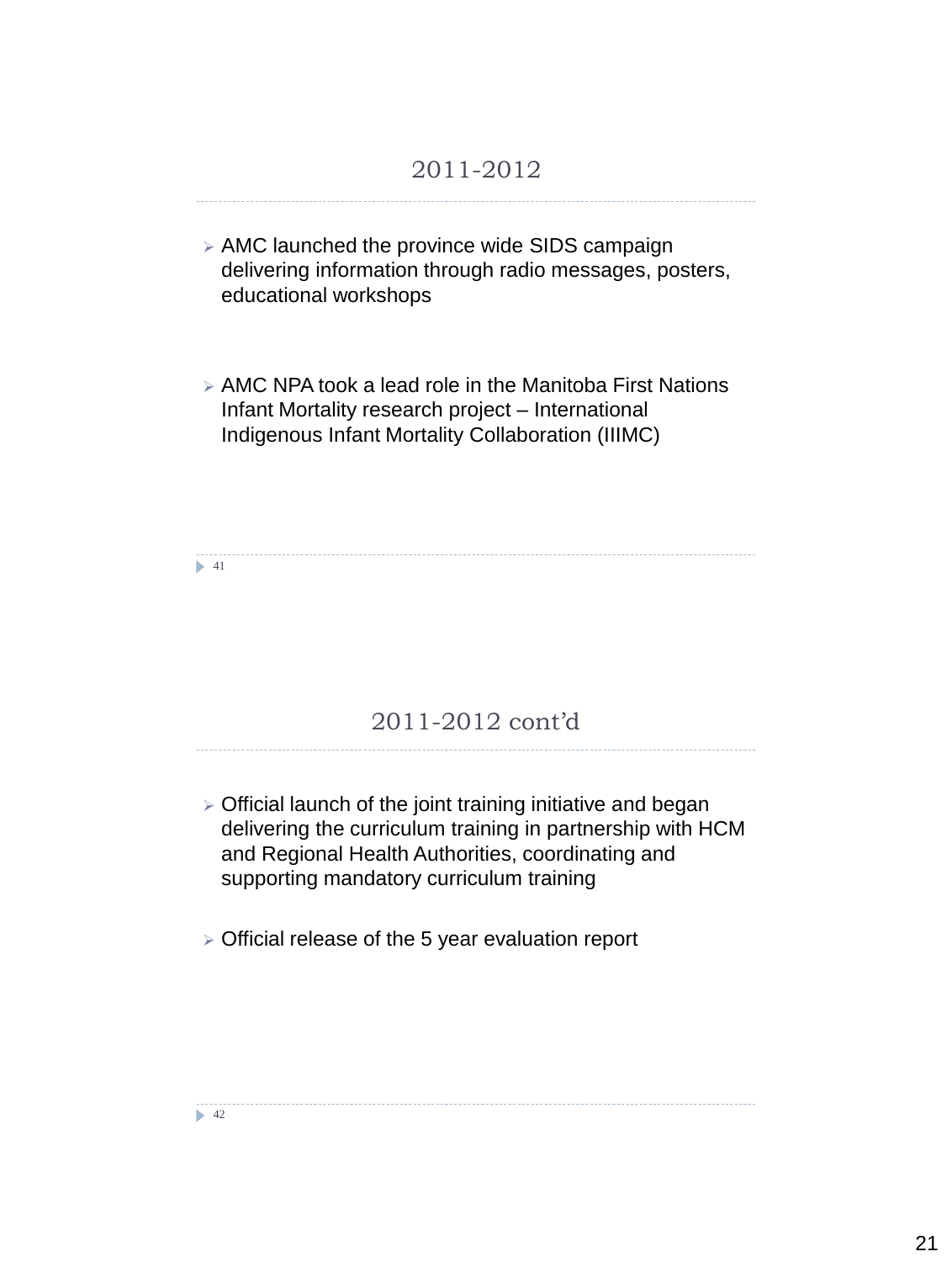#### 2012-2013

- Phase 2 of Infant Survival/SIDS Resource Development: Nurse Program Advisor continued in an advisory capacity in the Infant Survival/SIDS resource development
- Coordinated a workshop with Health Technicians Network in May 2012 that focused on community education needs in partnership with Little Black Bear (LBB) and Associates
- The Peer Resource Specialist (PRS) led the team as clinical expert and writer on the SIDS resource development, culminating in community training, feedback and validation session on March 19<sup>th</sup> and 20<sup>th</sup>,  $\frac{1}{43}2013$

#### Key Accomplishments

- **Regional Developmental/Action Evaluation**  comprehensive evaluation grew in parallel with program
- **Regional Peer Support Program**  intensive direct program support by AMC staff with advanced training to support communities to deliver quality services
- Development, Incorporation & Support directly to communities in meeting **Program Standards**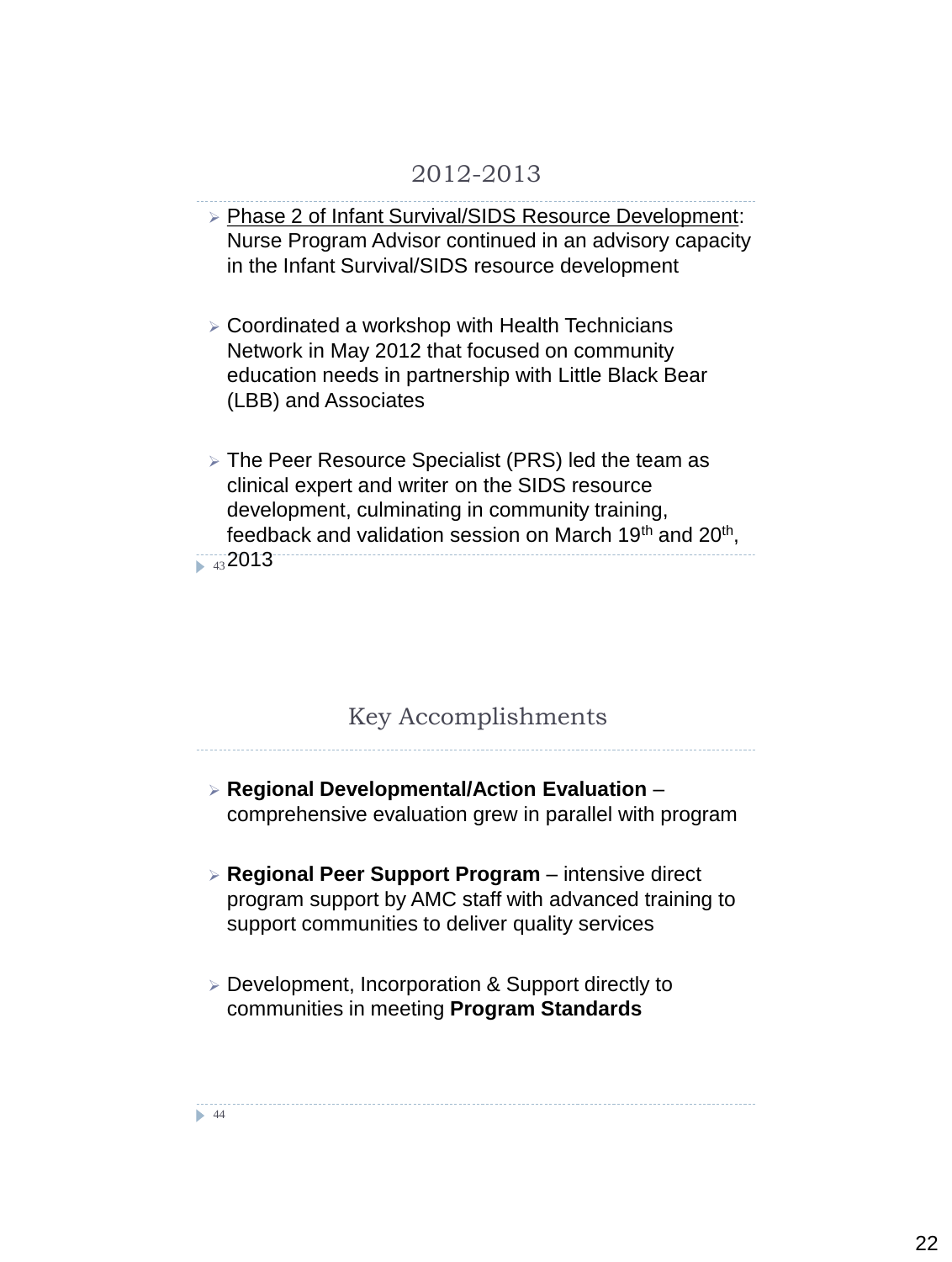#### Key Accomplishments

Development of **SF-IMS**

- **Leaving Home for Birth Initiative**  services to families/women leaving home to give birth (multilevel collaboration)
- **Research Activities/Health Promotion**

**15** 

*"Whether or not families are participating in SF-MCH, community members say that the SF-MCH is important and a valuable health promotion, education and intervention program that should receive ongoing support to stay in the communities. Families are noticing SF-MCH programming effects on reducing interpersonal violence, building trust in families and communities, health education, lifestyle changes, and improvements to maternal and child health and development. The development of trust between community members and health programs is essential to community wellness" (MCH 5 Year Report, 2010)*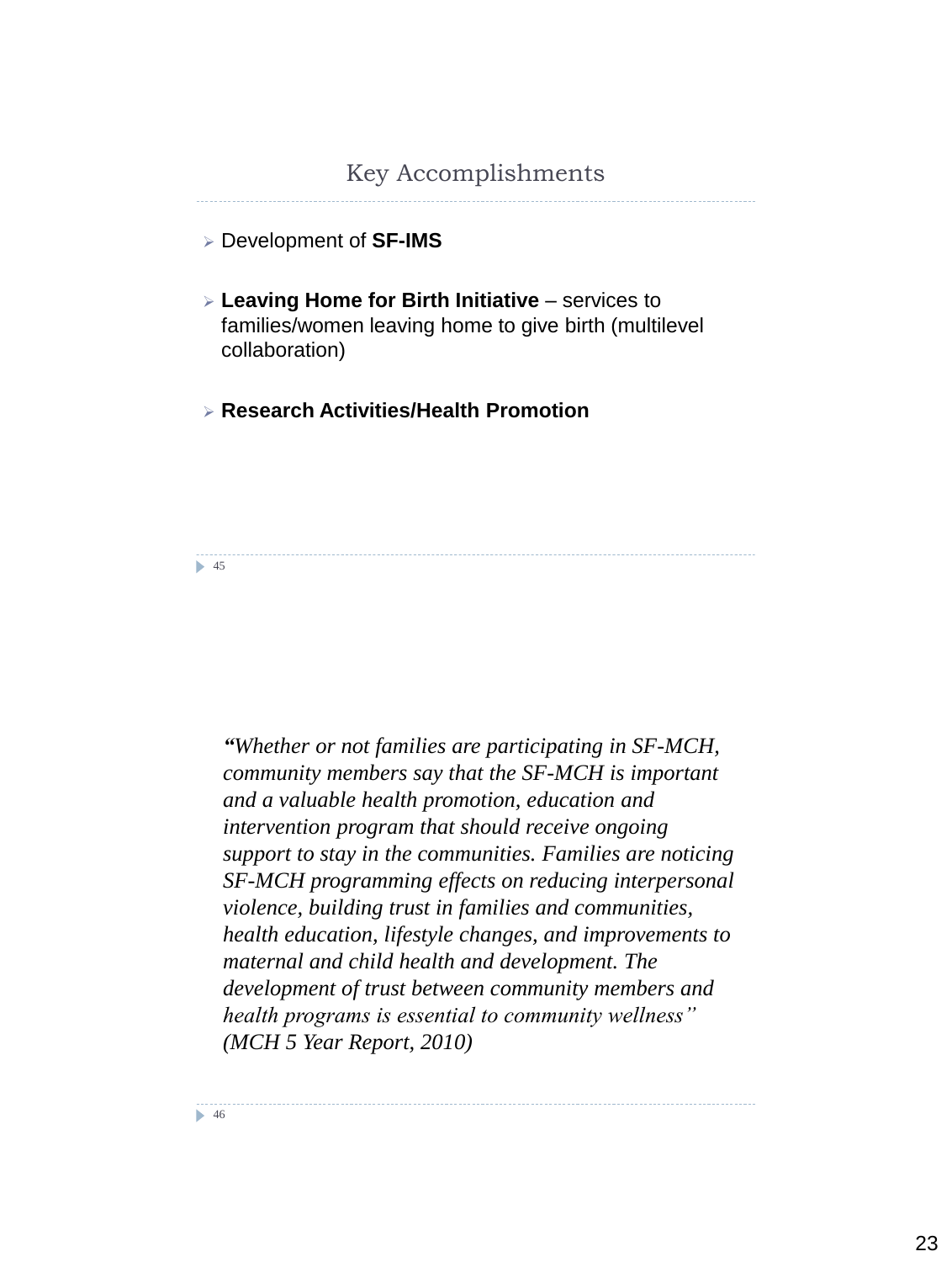- $\triangleright$  Families working toward goals they set for themselves
- $\triangleright$  Increased commitment to family life
- $\triangleright$  Greater awareness of needs of family and children
- Children meeting and exceeding developmental milestones

 $\blacktriangleright$  47

# Positive Program Outcomes – cont'd

 $\triangleright$  Increased parental confidence/ability to care for children

- **> Positive Lifestyle Changes:** 
	- Obtaining employment
	- Going back to school
	- Greater family satisfaction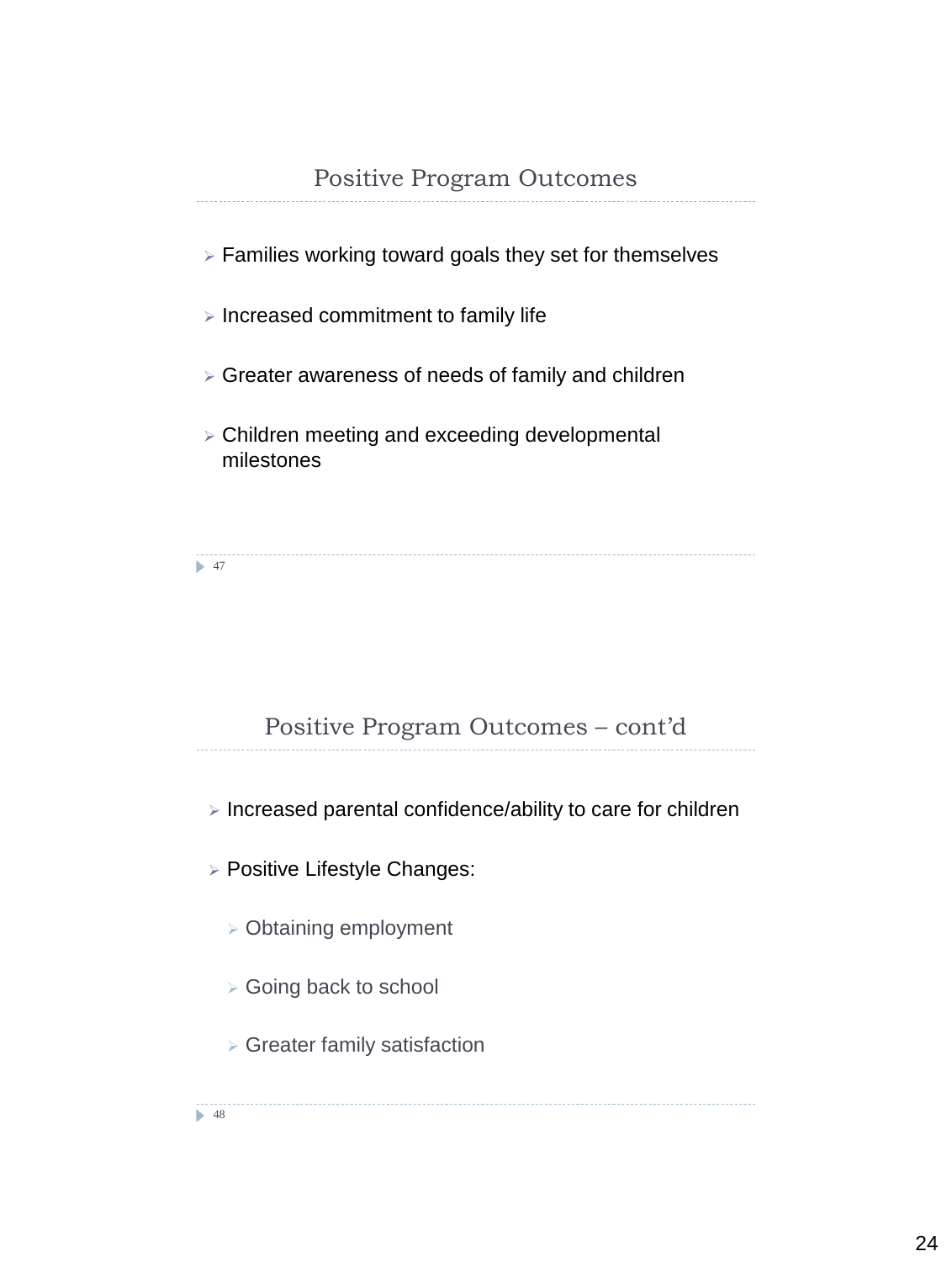*"emphasis on importance of spending time together SF-MCH has encouraged active engagement of families in decision-making regarding individual health care needs, interests and goals. This type of programming introduces an important element to Canadian health care that is not as readily available through tertiary care settings. Family active participation in health matters is a way to get families to think about what they want for themselves, for the family as a whole, and to work towards prevention where necessary, as well as towards taking the steps to realize aspirations. As such, SF-MCH is a vital tool for empowerment and overall family and community wellness" (5 Year Report)*

**49** 

# Program Management

- Program jointly managed by First Nations and Inuit Health (FNIH) and Assembly of Manitoba Chiefs (AMC)
- $\triangleright$  Program Support Team Assembly of Manitoba Chiefs:
	- $\triangleright$  Nurse Program Advisor,
	- Peer Resource Specialists and
	- $\triangleright$  Administrative Support
- $\triangleright$  Program Management First Nations and Inuit **Health** 
	- Program Manager
- $\Rightarrow$  Administrative Support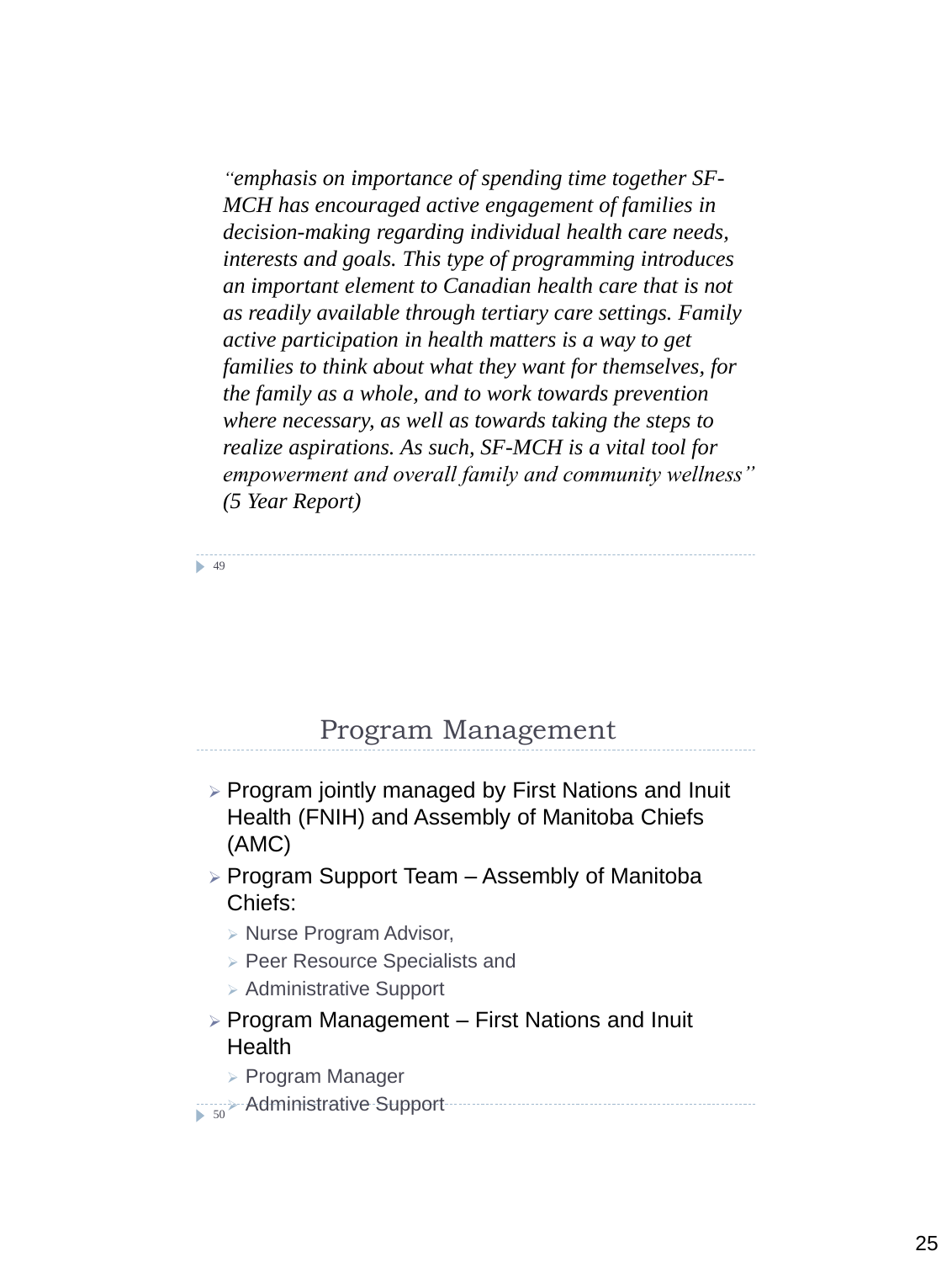

#### Striving for Program Excellence

- Development of the Peer Support Program was a four year process that began with the Quality Assurance plan in 2007
- $\triangleright$  Began as Pilot Project to provide professional support & technical assistance to 5 communities within the West Region Tribal Council area
- Evolved into a comprehensive Peer Support Program providing Quality Assurance support to all 14 Strengthening Family Communities in Manitoba - 2009/10
- Team Members: Peer Resource Specialist & Peer Support Specialists with advanced training in Quality Assurance Certification with Great Kids Inc

 $\triangleright$  52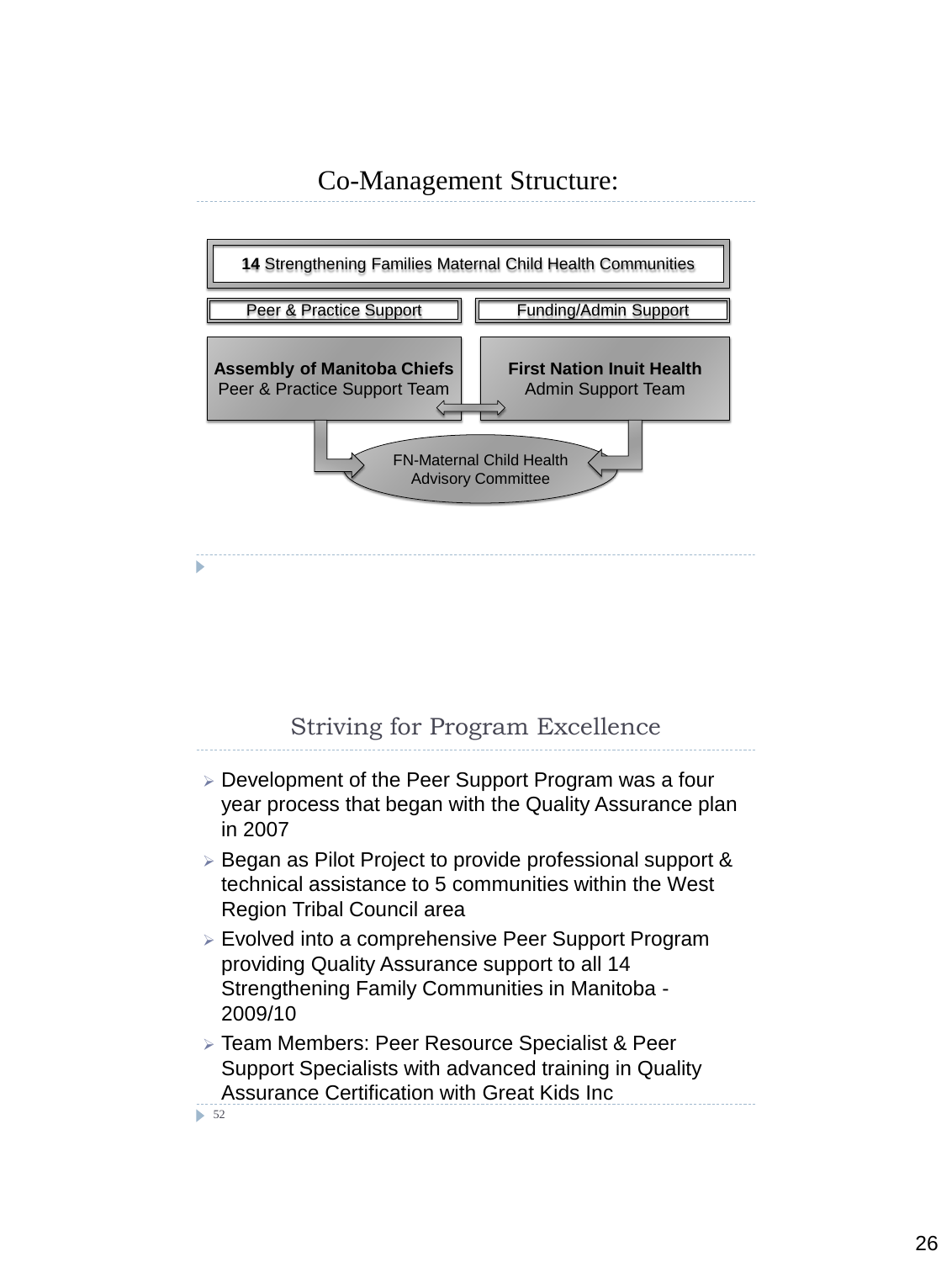- $\blacktriangleright$  It is a quality assurance and assessment program designed by the AMC Practice Support Team
- $\blacktriangleright$  It is a system of support built directly into the program at three levels: individual, community & regional
- We examine a number of "program delivery elements" and processes
- It involves the application of *consistent protocols*  addressing multiple delivery processes

ь

#### Objectives of Peer Support Program

- 
- **Enhance program effectiveness**
- **Empower Community Program Staff**
- **Improve maternal and child health outcomes**
	- by enhancing program effectiveness at the community level
- **Ultimately, better programs, better services to families, better outcomes for program families**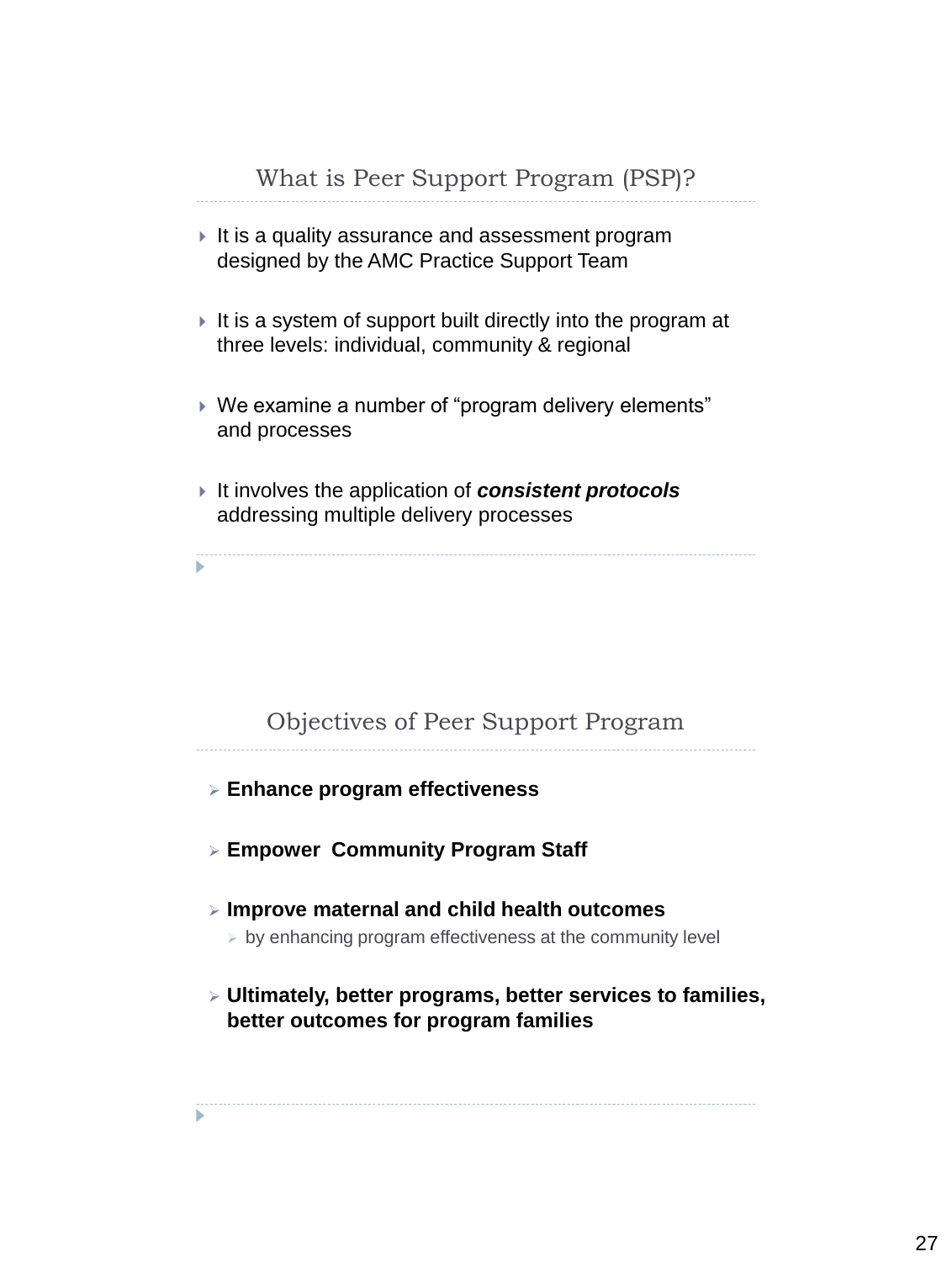#### **Participation**

- $\geq$  Community level staff are involved in the entire process, from setting agenda to planning for system improvement
- Mentoring for new supervisors, so that community level support continues and is built into every day practice (Parallel process)

#### **Inclusiveness**

 Community leadership and staff are involved, all communication is through the health director

#### **Accountability**

 $\triangleright$  Bilateral, lateral, within Nation (community staff to **leadership) and Nation to Nation**<br>**Mation** 

# Four Tenets of Manitoba PSP

Peer Support is **oriented towards meeting the needs** 

**and expectations of community programs**

- 
- **Focus on system and processes**
- **Dependent on data for analysis** of service delivery processes (e-SF-IMS)
- **Team approach** for problem-solving and quality improvement

ь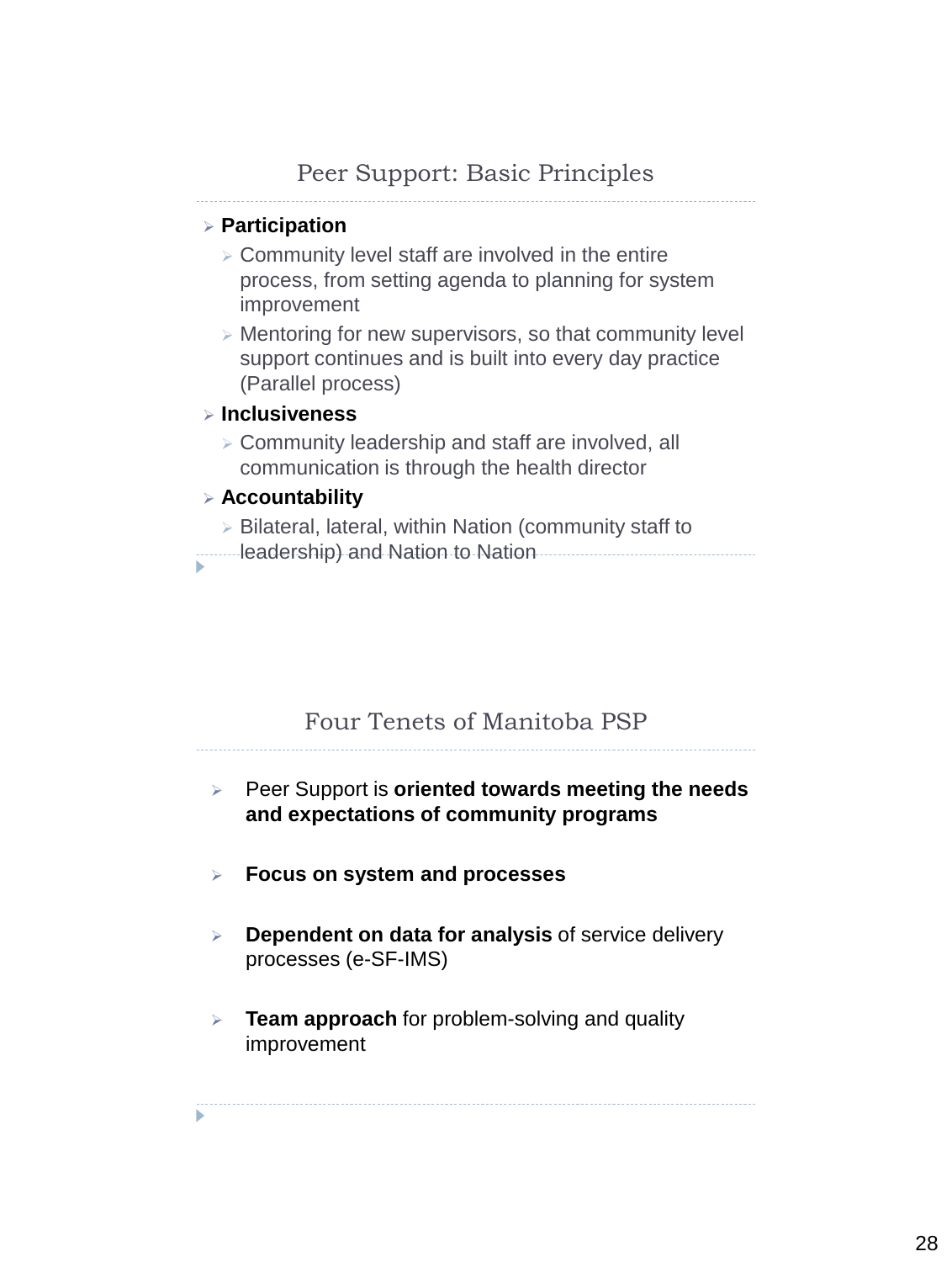#### PSP Process: Site Visits

- $\triangleright$  Review SF-IMS Data with program staff (activities/documentation)
- $\triangleright$  Shadow Home visitors completing a home visit with a program family, delivering curriculum utilizing communication strategies – highlight strengths, offer suggestions on opportunities for growth
- Shadow Nurse/Supervisor completing a Family Assessment

ь

#### PSP Process – cont'd

- Shadow Nurse/Supervisor providing Reflective Coaching with a Home Visitor
- Utilize consistent forms to observe critical home visiting practice standards (communication strategies, interventions/daily do's)
- Take data/observations & **synthesize** all of the information

ь

 **Relate and connect t**his information back to program standards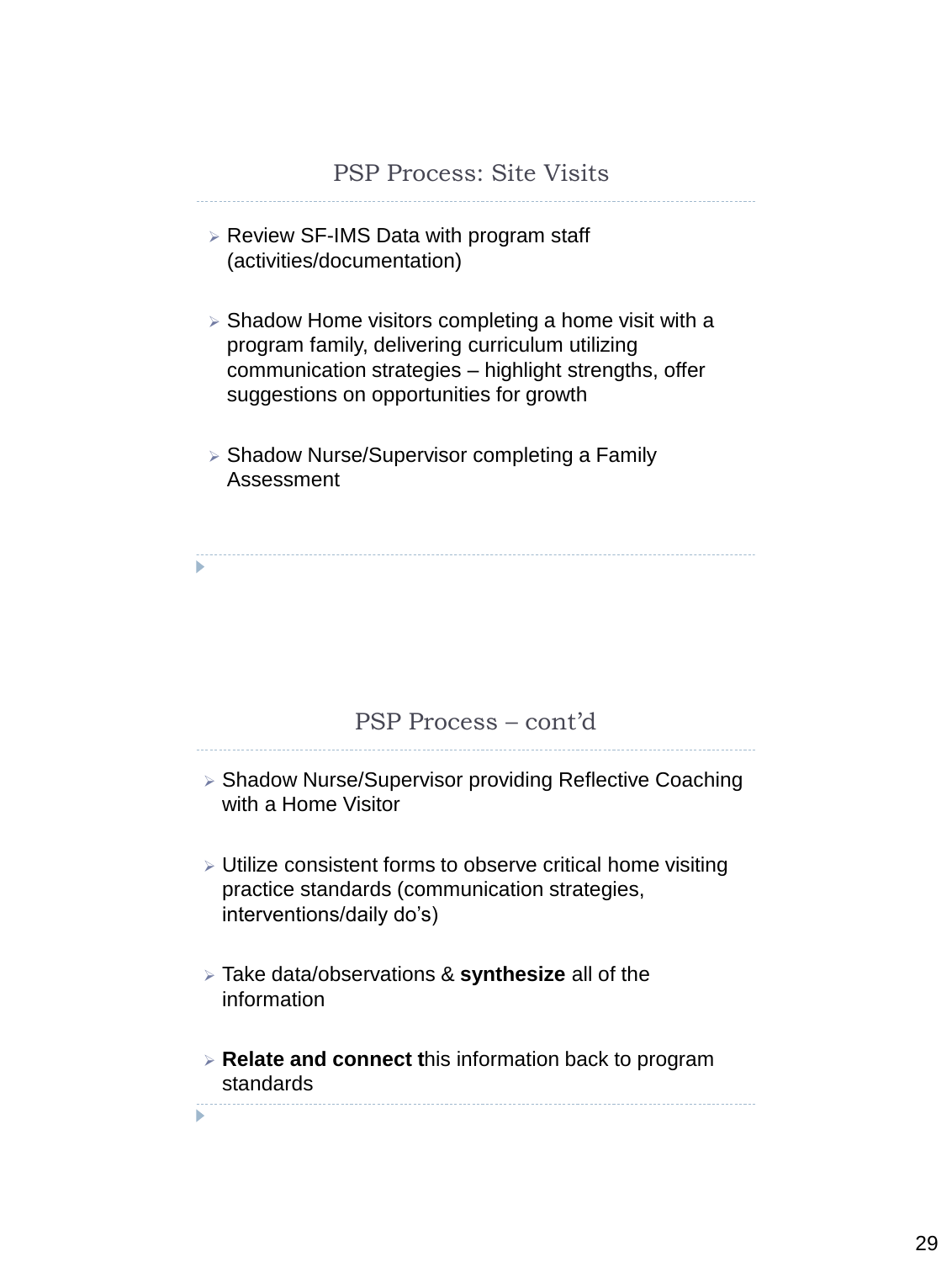#### PSP Process – cont'd

- **Debrief** assessment with program staff
- **Develop recommendations** jointly with program staff, health director &/or community members on how they can strive toward program excellence
- A **report** follows within two weeks with a period for **planned implementation** for recommendations

• 59

# Why Call it Peer Support?

- $\triangleright$  Quality Assurance is a term that originated in market based services. It involved monitoring and improving services to customers
- $\triangleright$  Peer Support is about relationships, the story behind the numbers, with emphasis on improving **outcomes** by supporting community based staff and programs to function at an optimal level, within their capacity, and at key intersecting points common to all programs (Screen, Assessment, Home Visiting etc.)

ь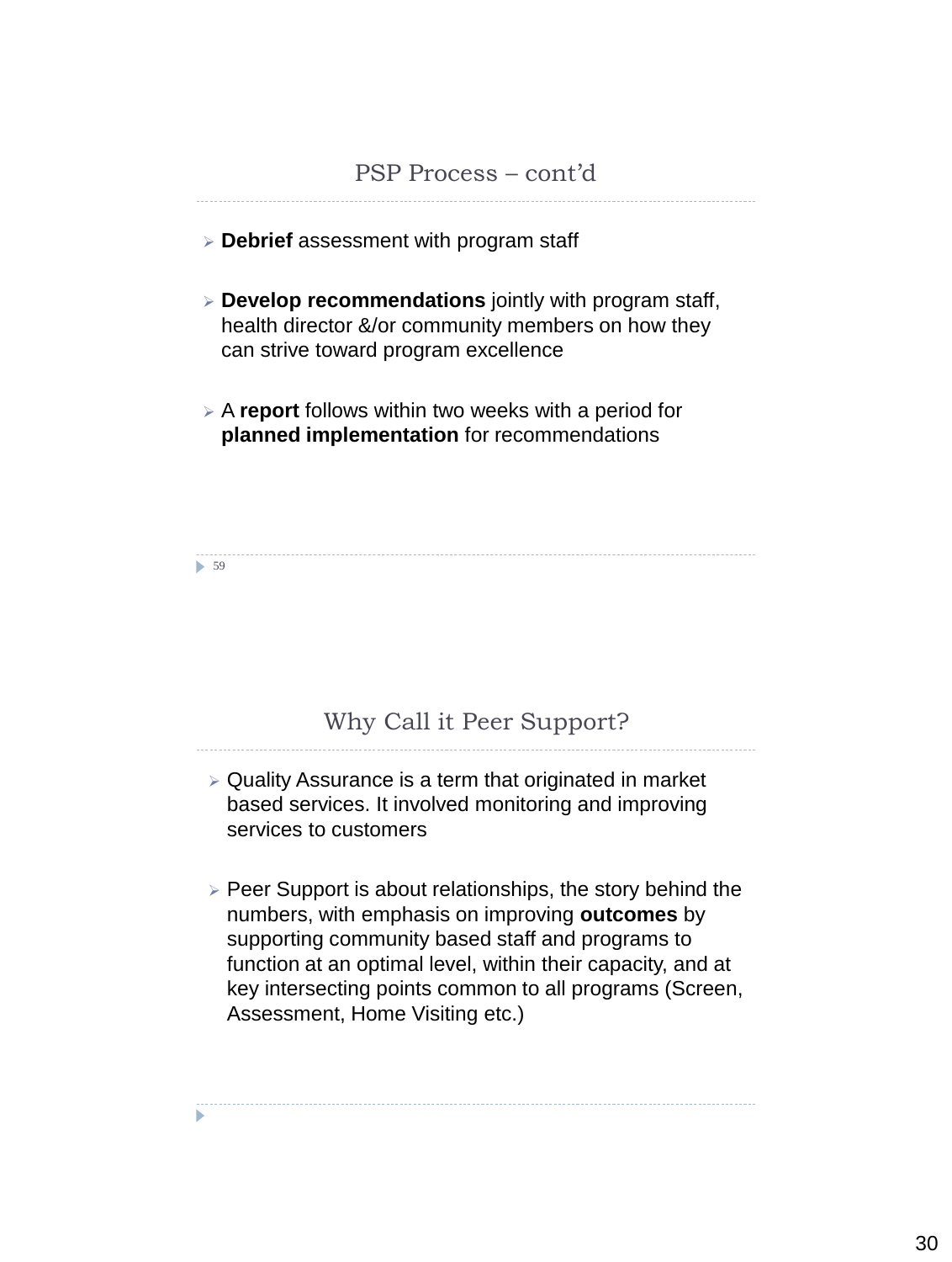#### Peer Support

- $\triangleright$  Key difference here is SUPPORT, not monitoring
- $\triangleright$  Goal is to strive toward program excellence, offer the best service possible to families

 $\triangleright$  61

# Evaluation Findings

> The evaluation of the Peer Support Program highlighted:

- $\triangleright$  Increased community voice at regional level
- $\triangleright$  Increased quality of home visiting program
- $\triangleright$  Increased capacity of program staff to deliver home visitation
- $\triangleright$  Improved quality of data collection/documentation
- Decreased/minimization of program drift
- $\triangleright$  Program staff reported they felt supported by AMC Regional Program and Practice Support Team

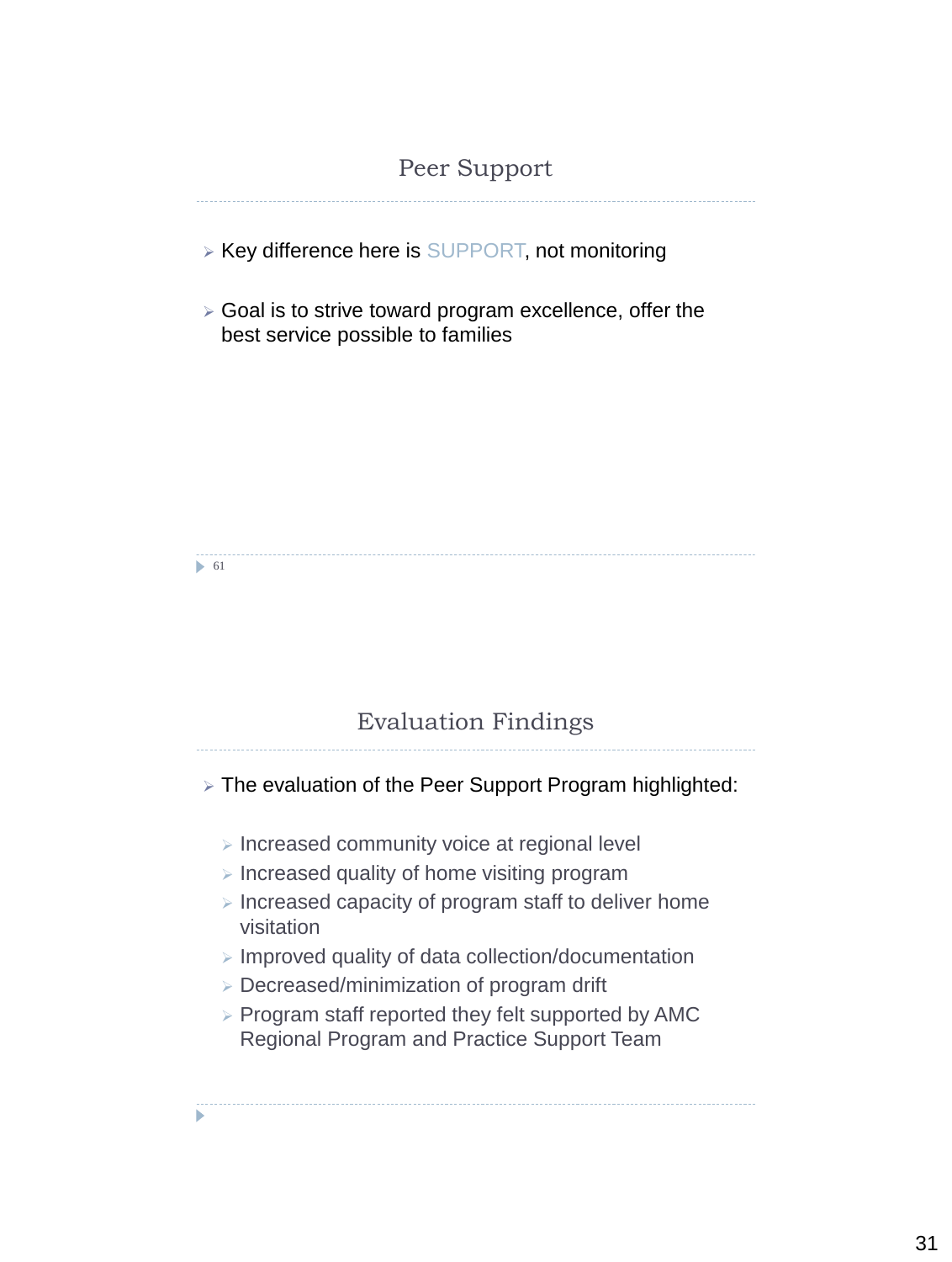Other Activities of Nurse Program Advisor

- $\triangleright$  Sit on policy and advisory committees representing interests of First Nation families and women in Manitoba – Maternal and Child Health Task Force
- $\triangleright$  Presented a Briefing Note to the Task Force on the First Nation Maternal Evacuation Policy of removing women from communities to give birth
- Nurse Program Advisor had also undertaken Master's Thesis – experiences of women leaving home to give birth
- $\triangleright$  The result was the commitment of Provincial Minster of Health 2010 to address gap in services for women relocated to Winnipeg and awaiting delivery of babies

 Formation and launch of the Winnipeg Regional Health **Authority "Prenatal Connections Program"** 

# What is necessary for Successful Programming? ≈**Commitment, First Nation Participation**

#### **& Strong Partnerships≈**

**First Nation Communities** - are engaged in discussions for all decisions that impact program, consultation and participation

**Families First & (HCM)** – Government of Manitoba and Regional Health partners commitment to support training for program on and off reserve

**University Of Manitoba** – Department of Family Studies, Indigenous Social Justice Group (began with First Nations Centre for Aboriginal Health)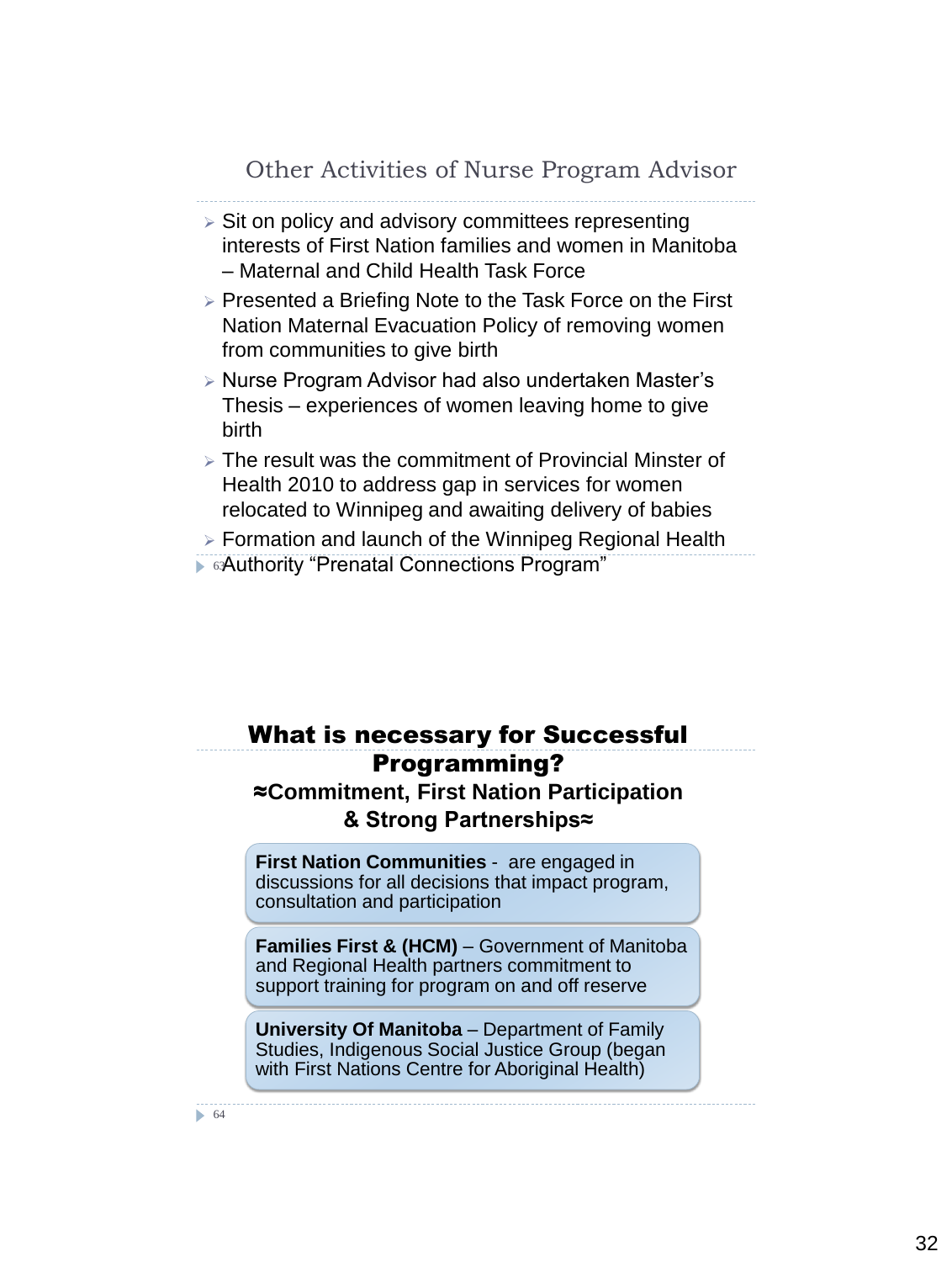- $\triangleright$  In conclusion, my opinion is that this is the first program to come along to address the concerns that were raised in the Royal Commission on Aboriginal Peoples and the Aboriginal Justice Inquiry in regard to harmful effects of the child welfare system and the residential school system, in terms of the damage that had been done to the family structures
- $\triangleright$  Most significantly, the program attempts to rebuild the gap in the breakdown in the transmission of knowledge from generation to generation about how to care for children in a nurturing and positive way

65

#### Concluding Remarks – cont'd

- $\geq$  The program works with families in finding their strengths, and for families in crisis it transitions to the "Growing Great Families Curriculum", especially with families motivated to parenting their children
- To our knowledge, the Strengthening Families Peer Support comprehensive quality assurance program is the only program delivered in Canada that has designed a mechanism to gauge where communities are at in meeting program standards
- Situated uniquely within the Assembly of Manitoba Chiefs has been valuable in developing program with a community focus; advocating for all families and providing a Health Promotion service to all First Nations

 $\frac{1}{66}$ Manitoba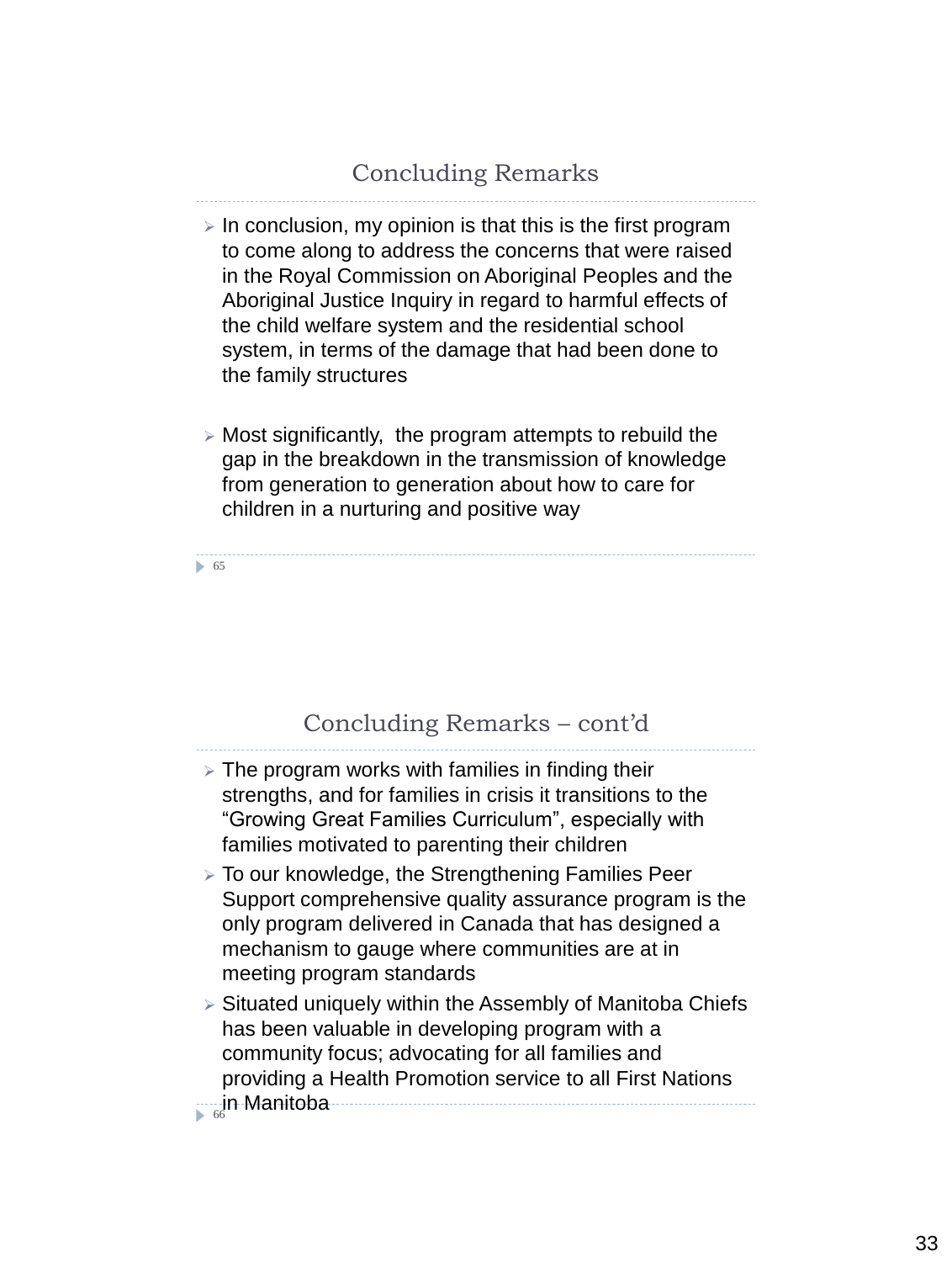# Manitoba First Nations Health & Wellness Strategy

- The Manitoba First Nation Program was a successful demonstration of First Nations involvement and participation in program development, one critical key action outlined in the Manitoba First Nations Health and Wellness Strategy, 10 year Plan for Action
- Also, outlined in the strategy was a move toward an effective healthcare system, outlined in Section "A" and to improve the coordination of programs and services among First Nations, federal and provincial governments. The Manitoba First Nations Strengthening Families program has accomplished both of these

• 67

# Health and Wellness Strategy – cont'd

- To enhance the coping abilities and nurture self-esteem, self-respect and confidence in individuals, families and communities and to take their rightful place in this world and protect every First Nations child, youth, woman, man and elder. Maintain that each has a right to live in safety, peace and harmony in their homes and communities
- All those elements are contained within the SF-MCH program framework and made it so that it fit within our framework